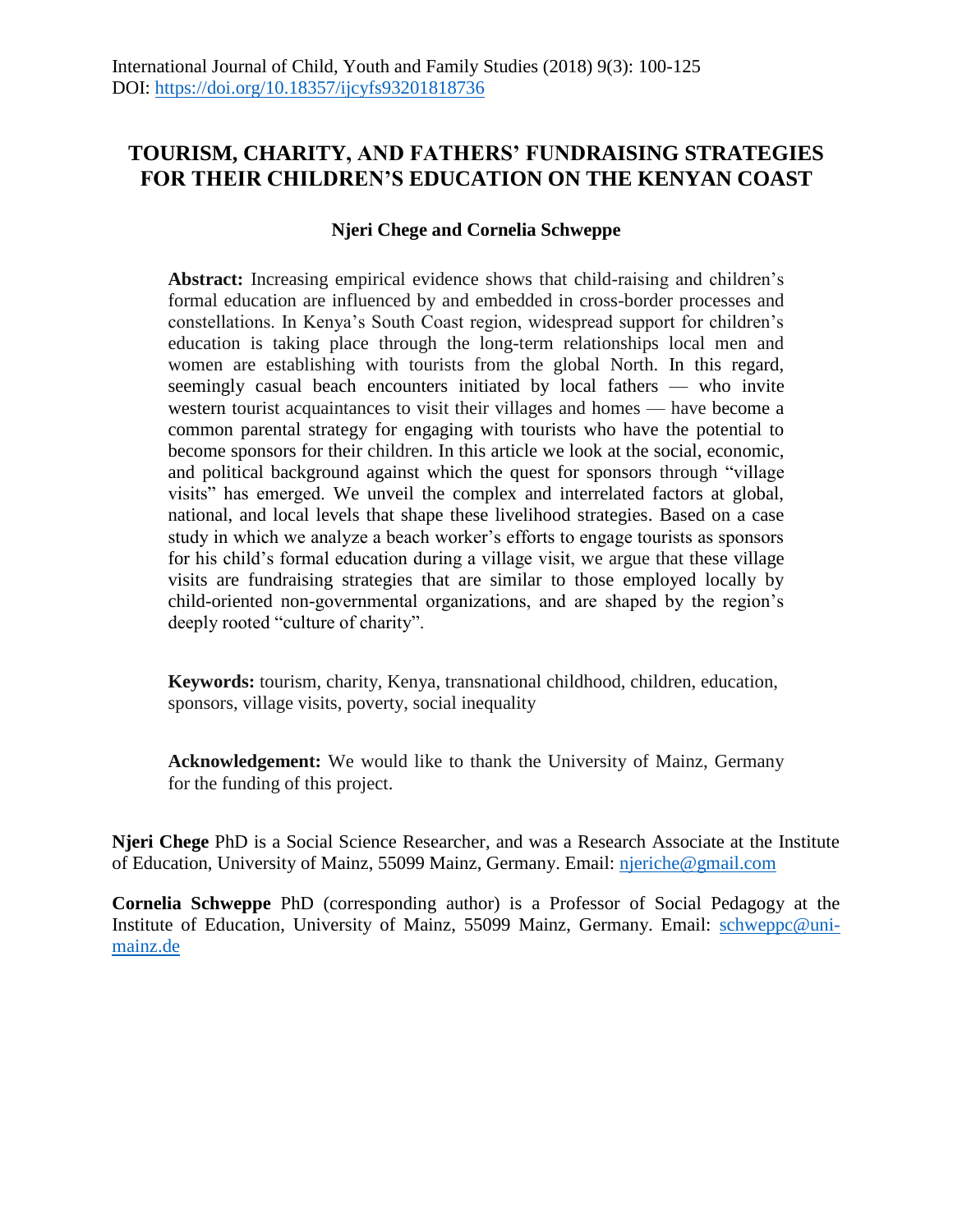It was a hot afternoon on the Kenyan South Coast, a prominent and wealthy international tourist destination marked by both extreme poverty and social inequality. We were seated at a beach bar, talking to Rajabu<sup>1</sup>, a beach worker in his mid-thirties. As a father to three daughters, his eldest was attending a private primary school, while the younger two were attending a government-funded school. He was narrating to us how he managed to have the eldest daughter attend a costly private school, despite the fact that he was not employed and did not have a stable source of income. His daughter's schooling was being financially supported by a German couple who were visiting the South Coast when Rajabu met them.

Since the turn of the century, "transnational childhoods" has become a prominent field of research. Empirical evidence has shown that children's upbringing and formal education are influenced by and embedded in cross-border processes and constellations. Such evidence is provided by, for example, studies on parents who emigrate with the aim of securing better living conditions and especially better formal education for their children (Parreñas, 2005); or who relocate their children abroad in efforts to offer them high quality education (Huang &Yeoh, 2005; Sun, 2014; Tsong & Liu, 2009; Yeoh & Lin, 2013; Zhou 1997, 1998). Rajabu's narrative points to another related phenomenon: support relationships that emerge when tourists from Northern countries and the local inhabitants of the locations they visit in the global South, come into direct personal contact<sup>2</sup>. Transnational child-raising and transnational educational support develop through the long-term relationships the local men and women establish with tourists from the global North (Chege, 2014).

In this article we look at how seeking to establish transnational support relationships has become a popular practice among struggling households in Kenya's South Coast region. We specifically focus on "village visits", which have become increasingly common among local parents, especially fathers, in their attempts to secure the financial support of western tourists<sup>3</sup> for their children's formal education. During village visits, men take tourists for walks in their

 $\overline{a}$ <sup>1</sup> To assure the research participants' anonymity, "Rajabu" and other names used in this article are pseudonyms. Similarly, any information that could be used to identify the participants has been removed or altered.

<sup>&</sup>lt;sup>2</sup> By global South we refer to countries and regions of the world that today are also referred to as "developing", "less developed", or "least developed". Previously, they were termed "third world". They include those in Africa, Asia, Latin America, and socioeconomically poor regions within richer countries of the global North. Our use of global North refers to countries and regions of the world that are termed "developed" and were previously termed "first world". They include Canada, the USA, Western and Northern European countries, New Zealand, and Australia.

<sup>&</sup>lt;sup>3</sup> In this article we use the terms "western tourists", "western sponsors", and "westerners" in a large sense in reference to white men and women from European or North American countries. In Kenya, the popular term used to designate them is *wazungu* [white people]. In doing so, we do not discount the fact that there are significant social, cultural, and geographical heterogeneities among people coming from the different countries. Similarly, we use the terms "local parents", "local fathers", and "local men and women" in reference to Kenyan men and women living in Kenya's South Coast region, who are predominantly Mijikenda.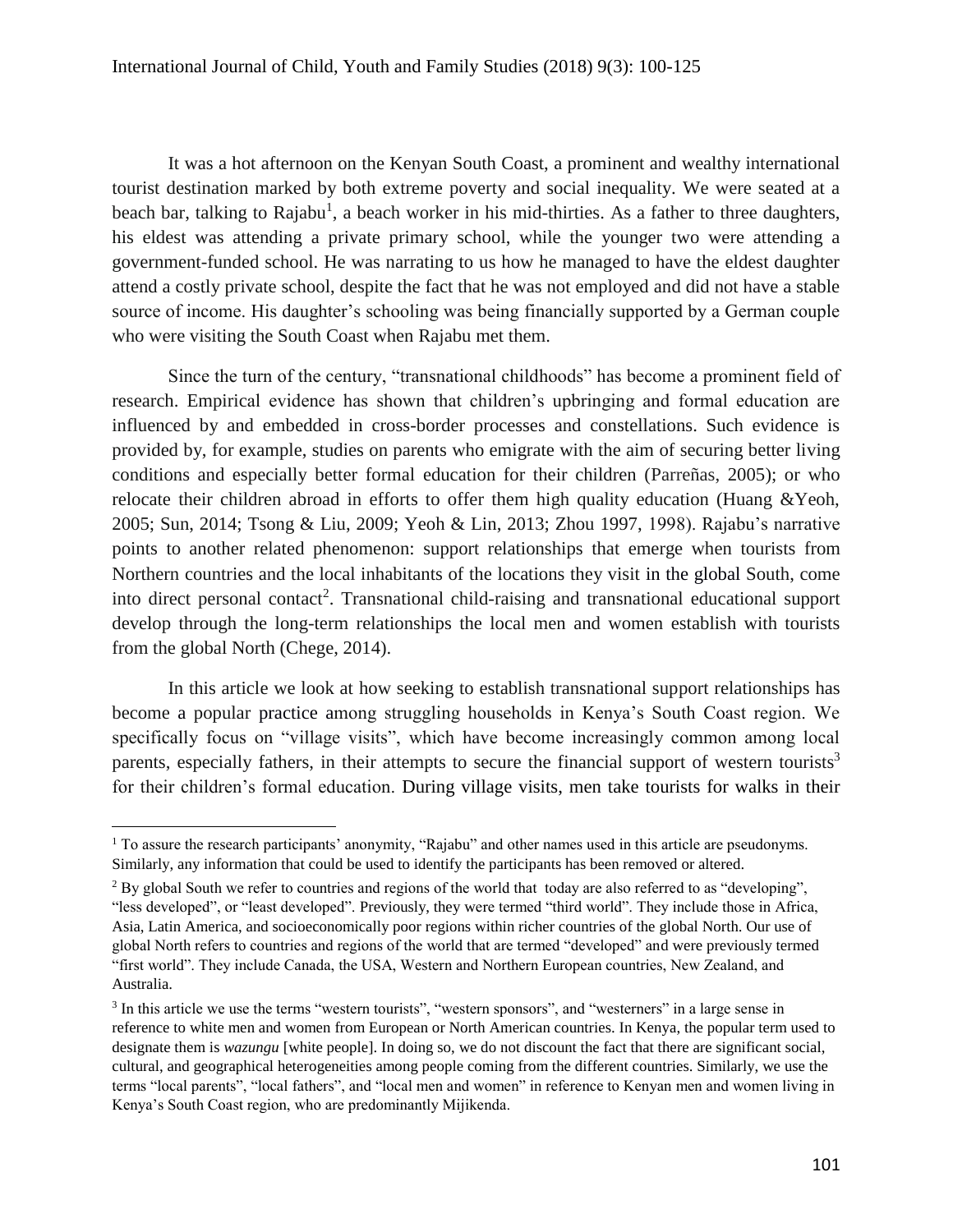residential neighbourhoods, popularly termed "village(s)", and visits to their respective homes are often included. We unveil the complex and interrelated processes at the global, national, and local levels that inform and influence these livelihood strategies.

In particular, we show how conditions within the Kenyan South Coast region — a high level of poverty, social inequality, and a history of limited access to formal education, alongside its inhabitants' high dependency on tourism — have provided a fertile ground for the massive entry of charity organizations<sup>4</sup>, many of which are particularly active in the field of formal education, both primary and secondary (Berman, 2017). As elsewhere in the country, private schools — low cost and high cost schools that promise, and are perceived as offering, better quality education compared to public schools — have increased in number (Berman, 2017; Ngware, 2015). A number of studies show that such private schools offer better quality education when measured by students' success rates in the Kenya Certificate of Primary Education (KCPE) examinations<sup>5</sup> (Berman, 2017; Ngugi, Mumiukha, Fedha, & Ndiga, 2015; Ngware, 2015; Ngware, Abuya, Admassu, Mutisya, & Musyoka, 2013; Sang & Kipsoi, 2017). However, the financial burden for children's access to private schools is (expected to be) borne by parents and families (Ngware, 2015; Ngware et al., 2013). We show that in this respect, parents resort to a model that is already present in the region: looking for sponsors among tourists from the global North (Berman, 2017). As such, the aforementioned village visits are a fundraising strategy, one that is shaped by the region's deeply rooted "culture of charity" (Berman, 2017).

In what follows, we situate the focus of our paper theoretically within the literature on transnational childhoods and children's education in cross-border constellations. We then present our research methods. We move on to provide the contextual backdrop by discussing the dynamics of education and humanitarianism on the Kenyan South Coast. This provides the social, political, and economic background to explain the local parents' search for western tourists' financial support for their children's education. The presentation of our empirical findings follows, with a case study of how Rajabu found the German couple who were sponsoring his daughter's private school education. We then tease out some similarities between the strategies employed by him and many other men to secure support for their children's education from western tourists, and those employed by some of the local child-centred nongovernmental organizations (NGOs) in their fundraising appeals for donations from sponsors from the global North. We conclude that village visits are a fundraising strategy of individual

<sup>4</sup> Concrete examples of charity organizations include the German association Watoto e.V. which founded the Mekaela Academies, comprising a total of five schools (three primary and two secondary); Projekt Schwarz-Weiß e.V. which founded the Nice View children's village, kindergarten, and primary school; Girls Hope e.V. which started the Diani Maendeleo Academy (a secondary school for girls); the Italian NGO Fondazione Germano Chincherini, which founded a children's village and primary school; and the French association Hakuna Matata which, among others, supports existing struggling community schools.

<sup>5</sup> KCPE is a nation-wide examination taken by students at the end of their 8 years of primary school education.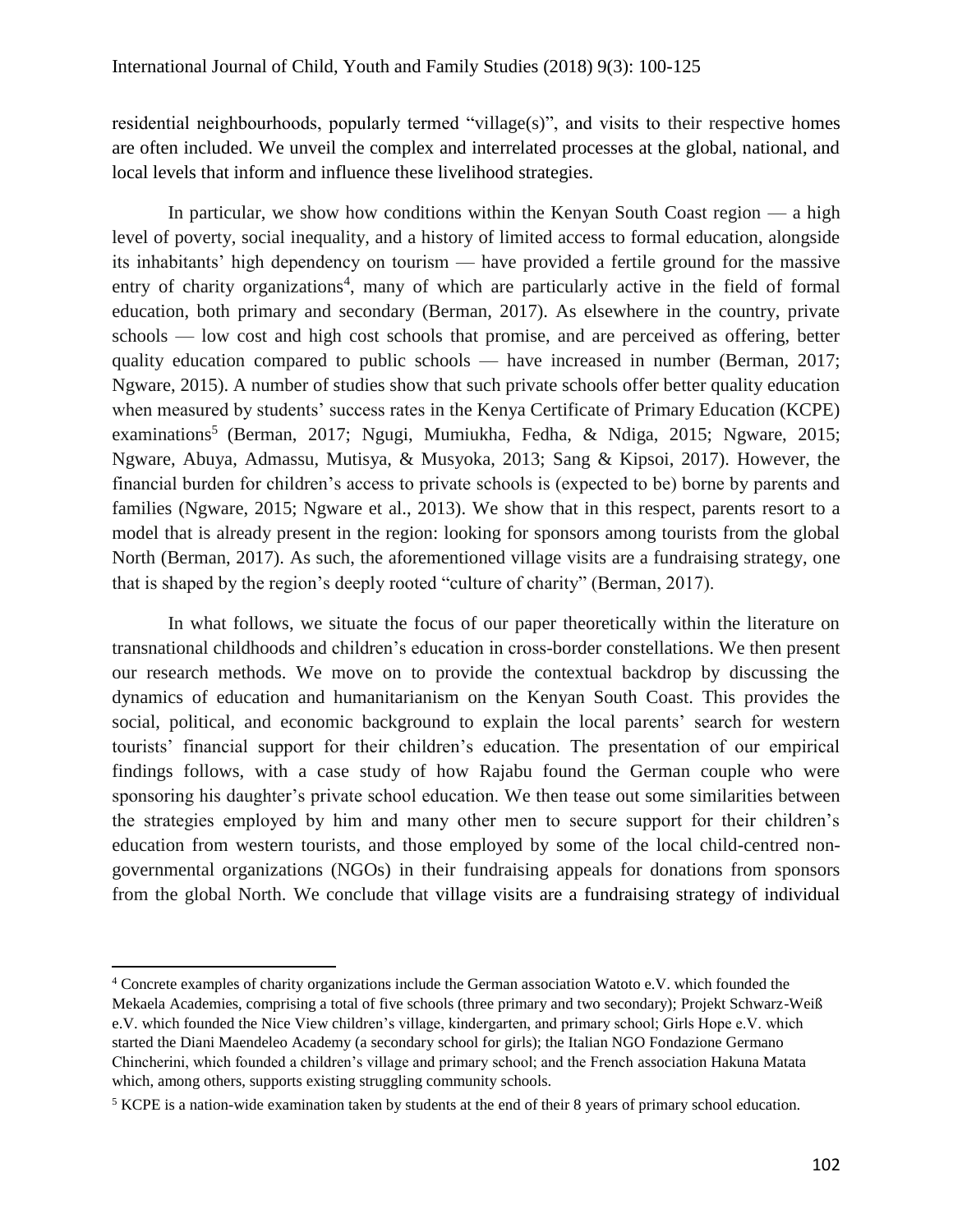struggling households and are derived from the practices of charity NGOs in the region, whose activities focus on assuring a continuous flow of donors and donations from the global North.

### *Child-Raising and Children's Education in Cross-Border Constellations*

As a field of research, transnational childhoods came into focus mainly through the attention given to the migration processes of parents whose children remained in their countries of origin (see Heymann et al., 2009; Hondagneu-Sotelo & Avila, 1997; Lahaie, Hayes, Markham Piper, & Heymann, 2009; Mazzucato, 2014; Mazzucato & Schans, 2011; Orellana, Thorne, Chee, & Lam, 2001; Parreñas, 2001, 2005, 2008). Research has shown that children often provide the motivation behind such migration; many parents emigrate in order to provide better quality education and better living conditions for their children and, more specifically, to improve their financial situations (Mazzucato & Schans, 2011; Parreñas, 2001, 2005).

Research findings have also shown that geographical distance by no means signifies the fading away of parental responsibility. Emigrant parents maintain diverse relationships with their children and engage in their care and upbringing in many ways (Fresnoza-Flot, 2009; Nobles, 2011; Parreñas, 2001; Schmalzbauer, 2004). Studies have highlighted the enormous and rapidly growing financial transfers from immigrants to family members and especially to children left in the regions of origin (Global Commission on International Migration, 2005; Mazzucato & Schans, 2008; Schweppe, 2011). This has led to concepts like "transnational motherhood" (Hondagneu-Sotelo & Avila, 1997), "transnational fatherhood" (Parreñas, 2008; Pribilsky, 2012), and "transnational parenthood" (Carling, Menjívar, & Schmalzbauer, 2012).

Findings on the impact of migration and subsequent transnational family constellations have been ambivalent. It has been shown that there are significant material improvements in the upbringing of children as a result of parents' financial transfers, which can have positive effects on children's schooling and formal education. However, parents' prolonged absence can also result in high emotional costs, coming from feelings of abandonment and parental avoidance (Borraz, 2005; Donato & Duncan, 2011; Dreby, 2007; Graham & Jordan, 2011; Heymann et al., 2009; Lahaie et al., 2009; Mazzucato, 2014).

Other studies situated at the intersection of migration, family, and education in East and Southeast Asia have shown that over the last three decades, children's education has gained a very significant place for parents, warranting the relocation of individual children (aged between 7 and 18 years) with or without a parent, to another country. Through these migration processes parents seek to offer their children high-quality education abroad; they consider that foreign educational qualifications and cultural capital will increase their children's chances of future socio-economic success (Huang & Yeoh, 2005; Proyrungroj, 2017; Sun, 2014; Tsong & Liu, 2009; Yeoh & Lin, 2013; Zhou, 1998).

In addition, there are other forms of cross-border child-raising and educational support constellations that necessitate neither parents' nor their children's international migration.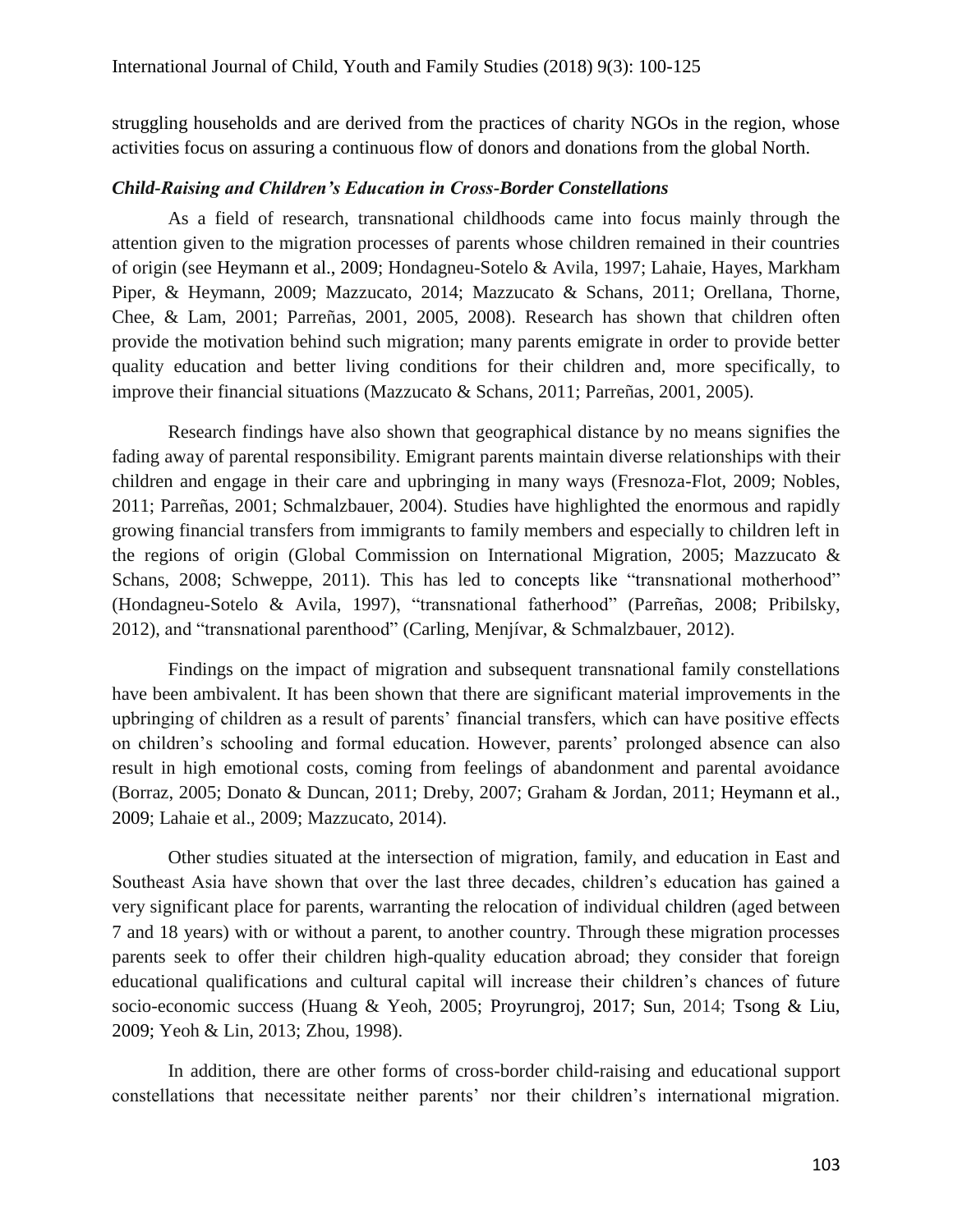International tourism and humanitarian activities are key to the existence of these other forms. An example can be seen in orphanage "voluntourism", where travellers from the global North combine their desire for travel within a Southern country with working as volunteers in children's orphanages, schools, or after-school centers (Guiney, 2012; Guiney & Mostafanezhad, 2015; Proyrungroj, 2013; Sinervo, 2011; Voelkl, 2012). These child-oriented organizations raise funds through the significant amounts volunteers from the global North pay in order to participate as volunteers (Cheney & Rotabi, 2014; Guiney, 2012; Guiney & Mostafanezhad, 2015; Voelkl, 2012). Additionally, as scholarly, governmental, and intergovernmental organizations' research points out, organized trips and visits to orphanages are often offered to tourists who, once on site, are encouraged to make generous donations. Children are thus used as income-generating resources for the orphanages (Cambodia MoSVY & UNICEF, 2011; Guiney, 2012; Reas, 2015).

Research conducted by scholars and developmental organizations, and press reports on orphanage tourism and voluntourism in countries of the global South, indicate that significant numbers of children in orphanages are not orphans, but rather are entrusted to these institutions by parents who are poor and who particularly want their children to have access to formal education, English language learning through contact with volunteers, health care, and, overall, better life chances (Cambodia MoSVY & UNICEF, 2011; Forget Me Not Australia, 2016; Guiney, 2012; Holmes, 2016; Pattison, 2014; Schyst Resande, 2013).

In this article we look at a different form of cross-border child-raising and educational support, one that is to be found when tourists from more economically affluent countries come into direct contact with the residents — parents and children — of the touristic regions they visit in the global South. The transnational upbringing and educational support of children then develops through the long-term relationships local men and women (who are dependent on tourism for subsistence) establish with tourists from richer countries (many of whom are return tourists or reside in the area for longer periods). Reference to the existence of such constellations is implicitly made or presented as a side-issue in studies on sex tourism in, for example, Southeast Asia, particularly Thailand (Ervik, 2013; Hoang, 2010), and Central America and the Caribbean (e.g., Brennan, 2004; Cabezas, 2009, 2011; Frohlick, 2007; Sanchez Taylor, 2006), where the focus is specifically on the relationship dynamics between tourists and sex workers or persons employed within the tourism sector. These studies show how sex workers or persons working within the tourism sector seek to establish relationships with people from richer countries (which often takes the form of intimate relationships or marriage), as a means of lifting their families out of poverty-related living conditions.

More concrete evidence of these child-support-oriented constellations is presented in the work of Chege (2014, 2017), whose focus is on male beach workers on Kenya's South Coast region. Chege shows how these men's quest for long-term relationships with tourists is to be understood as part of their livelihood strategies that are specifically geared to securing or improving their children's access to quality formal education. Children are made a part of these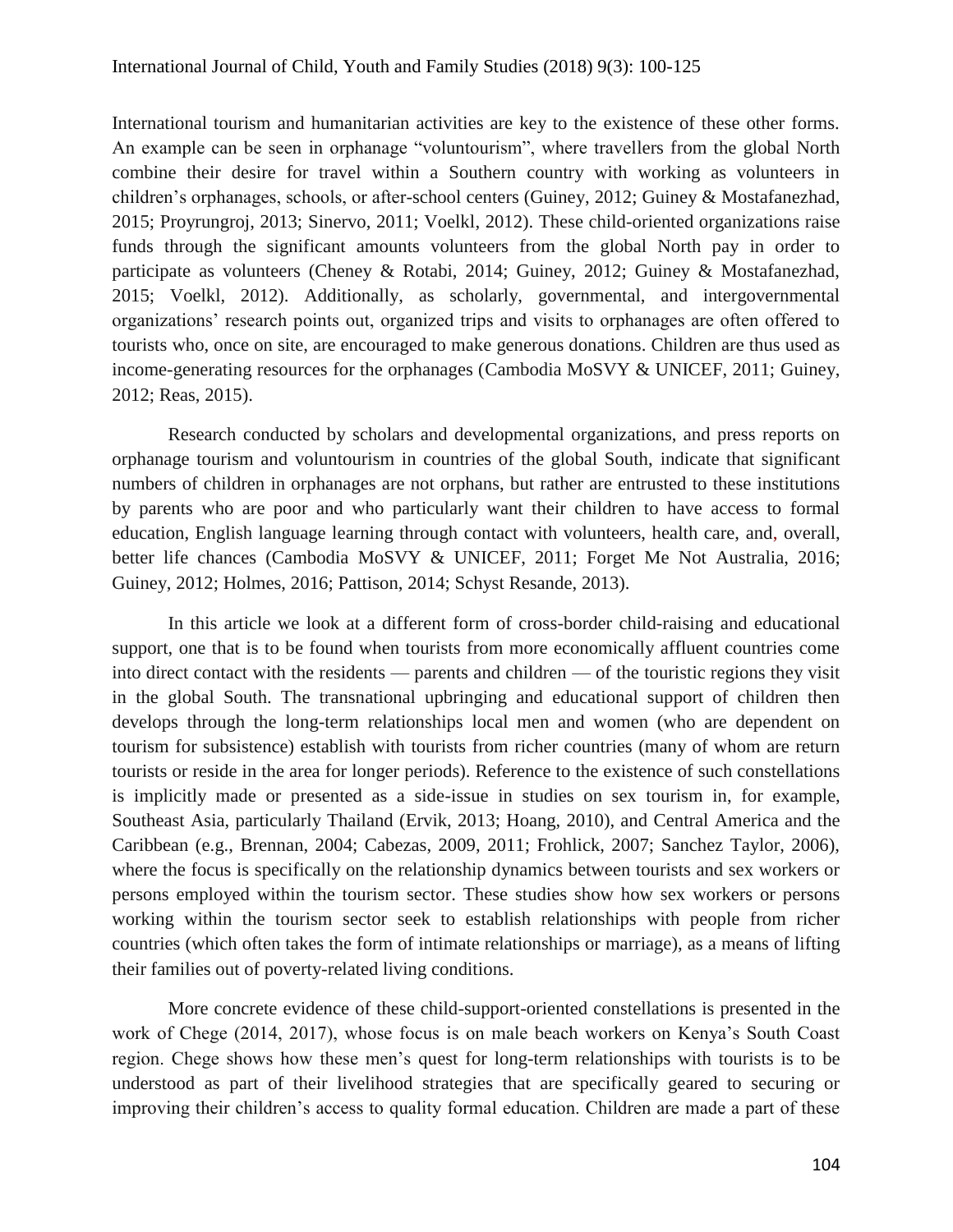relationships, not only because they benefit from the material resources, but also because they serve to create stronger ties between the parents and the westerners (Chege, 2014, p. 284, p. 288). These long-term relationships may be sexual, or may be based on non-sexual friendships, with tourists who locally are termed "family friends" (Chege, 2014, 2017). Our study picks up on the education component of these relationships.

### **Sources and Methods**

This paper presents partial results from our study entitled "Transnational upbringing in Kenya", which analyzes the roles and significance of relationships between tourists and local inhabitants in the upbringing of children in Kenya's South Coast region. The project's focus is twofold. On the one hand, it aims at a deeper understanding of the social and political factors that have led to the emergence of transnational educational support between local parents and tourists from Western countries on Kenya's South Coast. On the other hand, it focuses on understanding the strategies involved, and the negotiations that go into establishing this support, as well as the significance of the ensuing relationships for children's upbringing.

For data generation we conducted narrative-generating guided interviews with male beach workers<sup>6</sup> in Kenya's South Coast region in 2016. Beach workers were chosen as interviewees as they had already been identified as the main link between tourists and local inhabitants (Chege 2014, 2017; Eid Bergan, 2011; Peake, 1989; Tami, 2008). The interviews aimed at generating narratives about the men's family and parental lives, their contact and interactions with tourists, and their views on the support received for their children from visiting westerners. In addition, we asked about each interviewee's socio-demographic situation (age, family status, occupations and sources of livelihood, number and age of children).

Data generation took place during a four-week field stay in the region. Gaining access to the interviewees involved two different approaches. First, we established contact with some participants through spontaneous encounters on the beach. Second, contact with other participants was facilitated by Mwaka — a beach worker and father who was receiving support from a German sponsor for his daughter's primary school education.

We conducted a total of 19 interviews with male beach workers. This number was based on having reached saturation in relation to the identification of new themes across the interviews. The men's ages varied from late 20s to early 40s. None had post-primary school education, with the large majority having had only a few years of primary school education. All interviewees had children (aged between 2 and 15 years), and most were living with a wife or "girlfriend" (mother

<sup>&</sup>lt;sup>6</sup> One of the 19 men had stopped working on the beach several years earlier.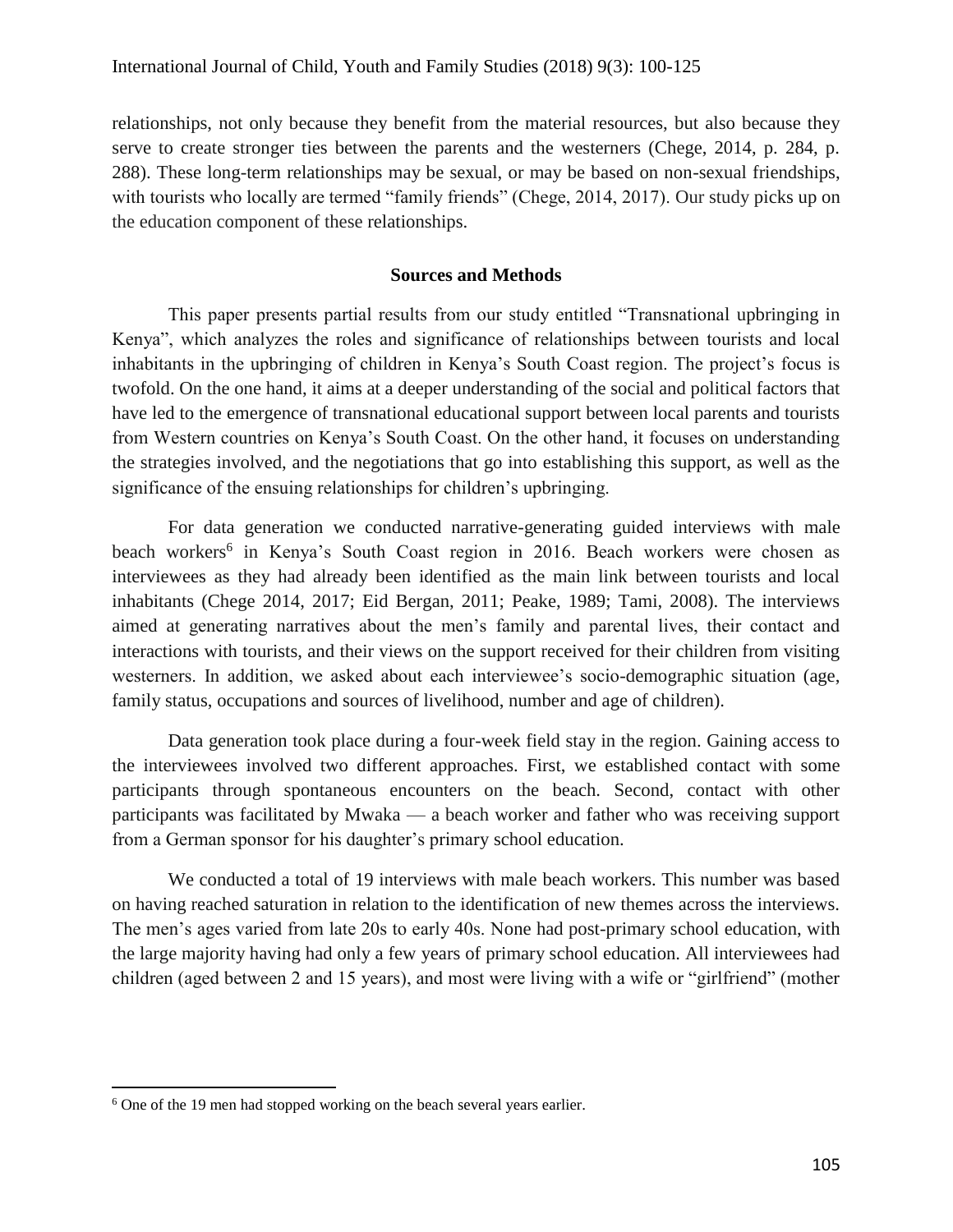of their children). The interviews were conducted in English and/or in Kiswahili<sup>7</sup>, and were transcribed verbatim.

In addition to the interviews with beach workers, we also conducted interviews with three mothers, a village head (chairperson), two teachers, the headteacher of a public school, and the manager of a western-funded community school.

Our data analysis followed a two-step approach. The first step consisted in a close, comprehensive reading of each interview transcript, identifying key themes within each interview and coding them respectively. This was followed by a comparison of the themes we identified across the different interviews, the aim being to check for variations and commonalities in the men's practices and experiences.

Since village visits emerged as a prominent topic in the first part of the analysis, in the second step we wanted to get a deeper understanding of the social meanings beach workers ascribe to their involvement with tourists for their children's educational support and the processes involved. We therefore selected those parts of the interviews in which the interviewees focused on village visits. Data analysis then followed a sequence analytical approach (Schütze, 1983). As a prominent method of data analysis in qualitative research this approach is particularly suitable for reconstructing meanings of social actions and social processes. It consists in a line-by-line interpretation through which the underlying patterns and processes, as well as the meanings of a social phenomenon, are reconstructed on a step-by-step basis. At the end of this second step we condensed our results into comprehensive case studies.

In order to understand the local parents' search for western tourists' financial support, particularly in relation to their children's education, we will first discuss the social, political, and economic background against which this support is pursued, before presenting the research results.

#### *Dynamics of Education and Humanitarianism on the Kenyan Coast*

Since Kenya's independence from British colonial rule in 1963, the South Coast region has developed into a prominent and wealthy international tourist destination. However, it is simultaneously characterized by extreme poverty and social inequality (Berman, 2017; Chege 2014). It is part of what was formerly administratively known as the Coast Province<sup>8</sup>, which was one of the country's most neglected regions with regard to the central government's spending and its provision of basic services (education, health care, water, electricity, and transportation), relative to the region's economic contribution to the country (Chege, 2014; Eisemon, 2000; Meilink, 2000; Mghanga, 2010).

 $<sup>7</sup>$  As is common in everyday verbal communication in Kenya, the interviews involved code mixing and code</sup> switching, that is, constant mixing of, and switching between the two languages.

<sup>8</sup> Under the former highly centralized system of governance.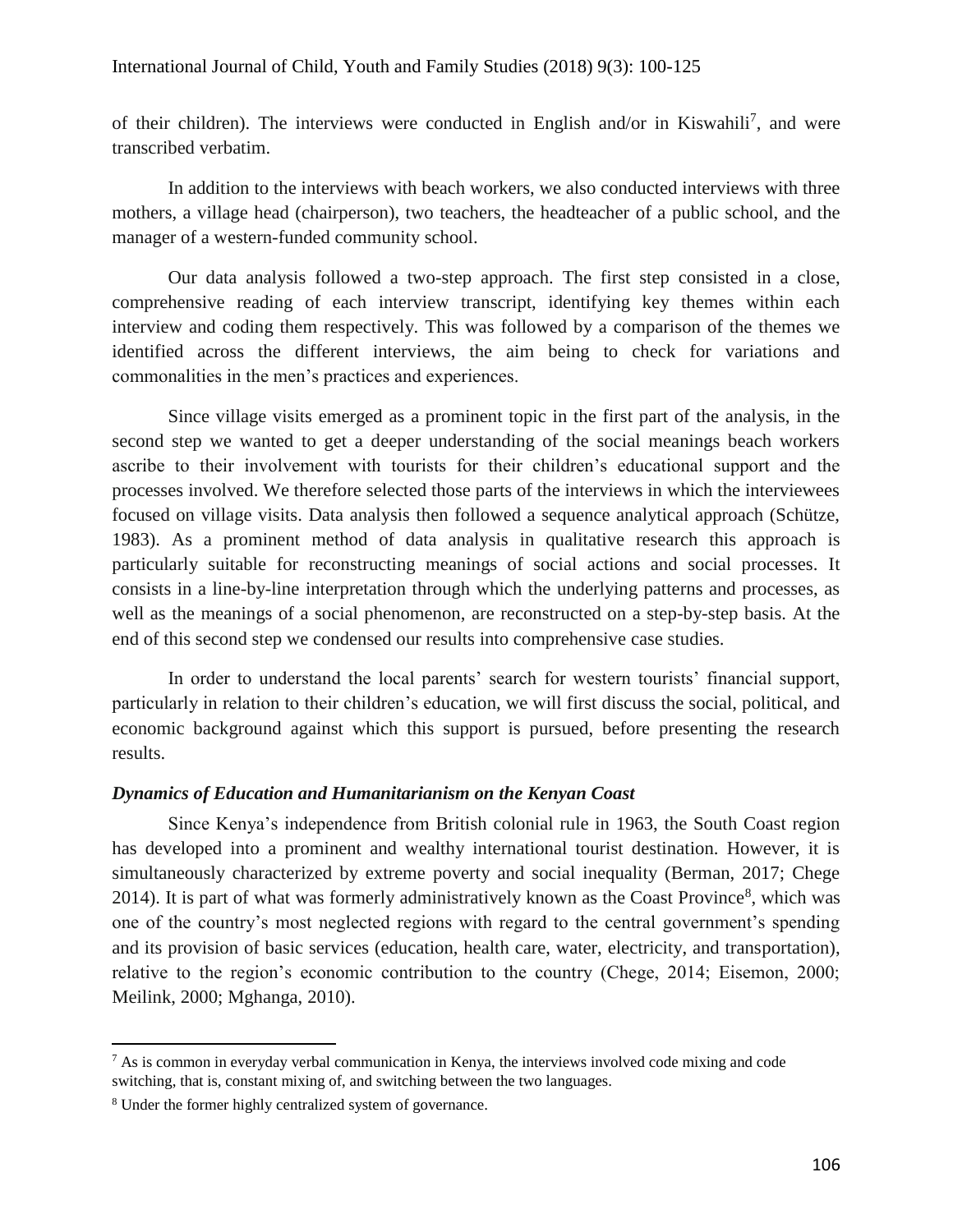The first two post-colonial Kenyan governments (under Presidents Jomo Kenyatta and Daniel arap Moi) identified tourism as a potential driver for socio-economic development (Kibicho, 2009). However, through tourism development and political patronage, in the coastal region, members of the local Mijikenda communities have been progressively losing ownership of, and access to significant amounts of land, notably seafront land (which is the most profitable), to expatriates as well as to the Kenyan political and economic elite (Berman, 2017; Chege, 2014, 2017; Kanyinga, 2000; Syagga, 2006, 2011). As several scholars have shown, access to education in the coastal region is marked by a long history of neglect and inequality relative both to other regions of the country and to its contribution to the country's economy (Alwy & Schech, 2004; Chege, 2014, 2017; Eisemon, 2000; Mghanga, 2010). This has been attributed to a combination of factors. First, while formal education was introduced to the coastal region by Christian missionaries much earlier (in the mid 19th century) than within the Kenya interior, it did not flourish. The region had been under Islamic influence for centuries, hence Christian missionaries' educational initiatives were resisted by the then dominant Afro-Arab community (Eisemon, 2000, p. 251). Second, under British colonialism Kenya had racially segregated schools and different education systems for Europeans, Asians, and Africans (Alwy & Schech, 2004; Chege 2014, 2017; Eisemon, 2000). Following Kenya's political independence, unfruitful attempts were made by the first and second post-colonial governments under Presidents Kenyatta and Moi to address educational inequalities across the country (Alwy & Schech, 2004, p. 270). Third, the political dynamics and implementation of the postindependence education policies were such that the regions and ethnic communities that benefited the most from educational resources and opportunities were those that had well-placed civil servants and strong political figures within the government — predominantly those of Kikuyu and Kalenjin ethnicities (Alwy & Schech, 2004, p. 269).

With particular reference to the South Coast region, Chege (2014, 2017) shows that, among other factors, the cumulative effect of the Mijikenda's poor access to formal education since the country's independence has led to very limited employment possibilities for both men and women in the formal employment market (including within the formal tourism-oriented business in the region), thus compromising their life chances and overall social well-being.

Like elsewhere in the country, access to formal education for South Coast inhabitants has been influenced by national and international policies. Kenya was among the 189 member states of the United Nations (UN) who committed themselves to ensuring the attainment of the eight Millennium Development Goals (MDGs) by the year 2015; attainment of universal primary education was a central component (Kenya Ministry of Devolution and Planning, 2013; UN-MDG, 2010). It is also one of several African countries to have performed remarkably well with regard to the attainment of the education component of the MDGs. As a presidential candidate in 2002, Mwai Kibaki promised Kenyans free primary school education during his presidential campaign. Once in office, his government implemented the free primary education policy in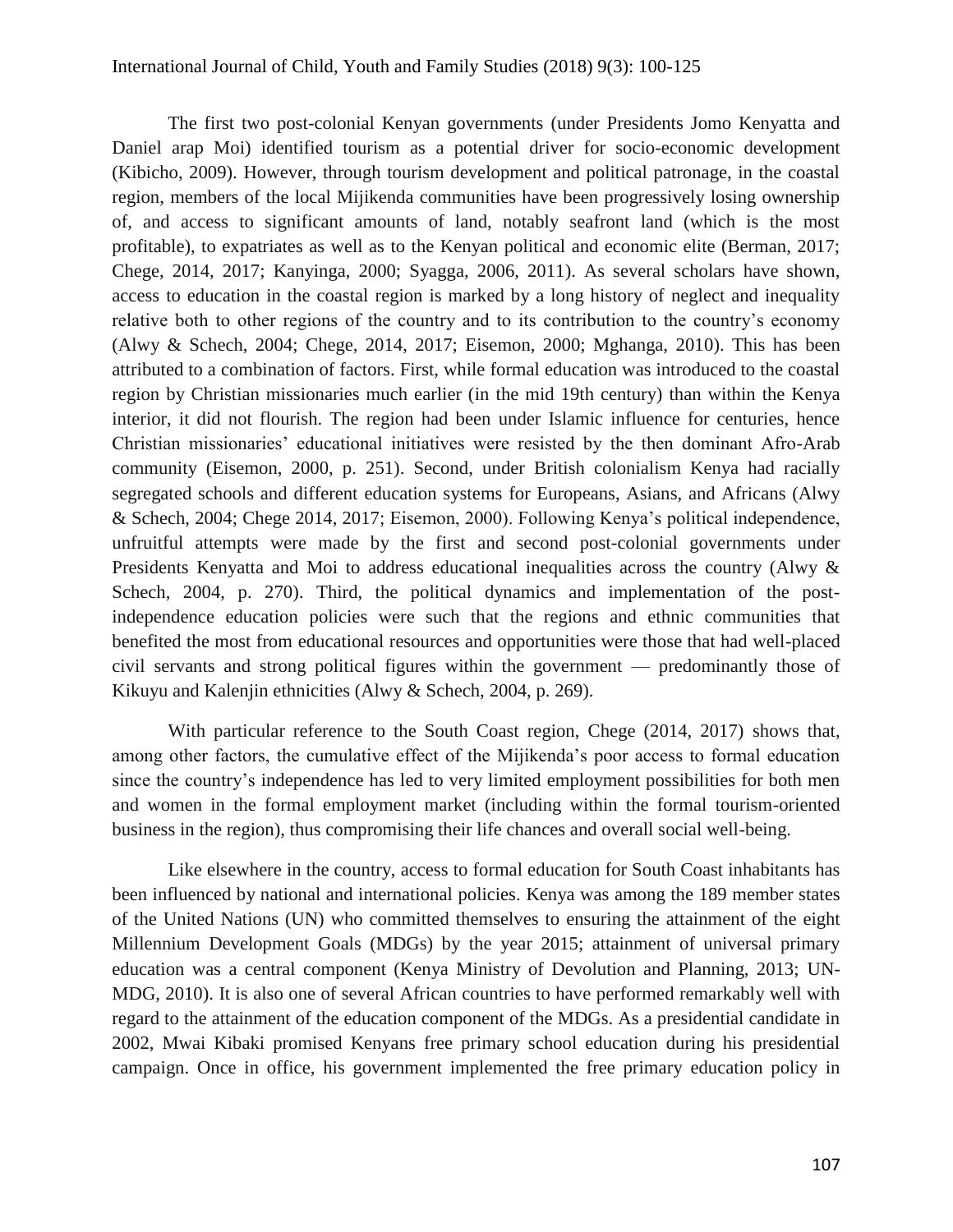2003<sup>9</sup>. From an international perspective, the government worked to conform with internationally defined development goals, by showing its commitment to achieving universal primary education (UPE; Chege, 2014, p. 285).

In 2003, the government began subsidizing the cost of children's public primary education. Concretely, this meant that poor or struggling households that previously could not afford school-related costs in public schools were able to send their children (back) to school. The subsidized primary school education attracted massive enrolments and re-enrolments in public schools (Chege, 2014, p. 285; Kenya Ministry of Education, Science, and Technology [MoEST], 2005; Ngware et al., 2013, Somerset, 2008). According to Kenya's Ministry of Education, prior to 2002, the gross enrolment rate (GER) for primary education was on the decline; however, in 2003, that of public primary schools rose to 98.1% , and to 101.5% in 2004 (Kenya MoEST, 2005, p. 9)<sup>10</sup>. In the coastal region, between 1999 and 2002, GER for primary schools also showed a downward trend and the GER for boys remained superior to that of girls. Following the reforms, boys' GER increased from 68% in 2002, to 90.8% in 2003, and remained at 90.8% in 2004, while that of girls for the same period was 57%, 67.8%, and 77.6% (Kenya MoEST, 2005, p.  $10$ <sup>11</sup>. Similarly, according to the country's 2013 MDG status report, there was a remarkable improvement in the primary education net enrolment rate, from 67.8% in 2000 to 95.9% in 2013 (Kenya Ministry of Devolution and Planning 2013, p. 8).

However, what these figures do not reveal is the fact that the rapidly increasing enrolments were not complemented by the building of new schools and hiring of more teachers. This resulted in very high teacher–pupil ratios in public schools countrywide, with particularly high ratios in certain rural areas, remote, and informal settlement areas (Chege, 2014, p. 288; Kenya MoEST, 2005; Ngware et al., 2013; Somerset, 2008). Hence, while Kenya attained a high score where the UPE goal is concerned, the quality of education did not follow suit, since on promising free primary school education, the Kibaki government — as research indicates — had not effectively anticipated and planned for the corresponding additional infrastructure, human, and financial resources (Ngugi, 2015; Ngware, 2015; Ngware et al., 2013).

As an unequally developed peri-urban region, where the large majority of local inhabitants' residential areas are remotely situated, the South Coast saw the entry and subsequent burgeoning of charity initiatives (by individuals and organizations) into the field of pre-primary, primary, and secondary school education. The founders and participants of these initiatives were mainly from Germany, Switzerland, France, and Austria, but some were also from the UK and

<sup>9</sup> This was not the first free primary education initiative in the country's history. The first and second initiatives were launched in 1974 and 1979 during Jomo Kenyatta and Daniel arap Moi's respective presidencies (Somerset, 2008, p. 2).

 $10$  For a concise explanation as to why GER may exceed 100%, refer to

[https://datahelpdesk.worldbank.org/knowledgebase/articles/114955-how-can-gross-school-enrollment-ratios-be](https://datahelpdesk.worldbank.org/knowledgebase/articles/114955-how-can-gross-school-enrollment-ratios-be-over-100)[over-100](https://datahelpdesk.worldbank.org/knowledgebase/articles/114955-how-can-gross-school-enrollment-ratios-be-over-100)

<sup>&</sup>lt;sup>11</sup> GERs for primary schools that are specifically for the South Coast are unavailable.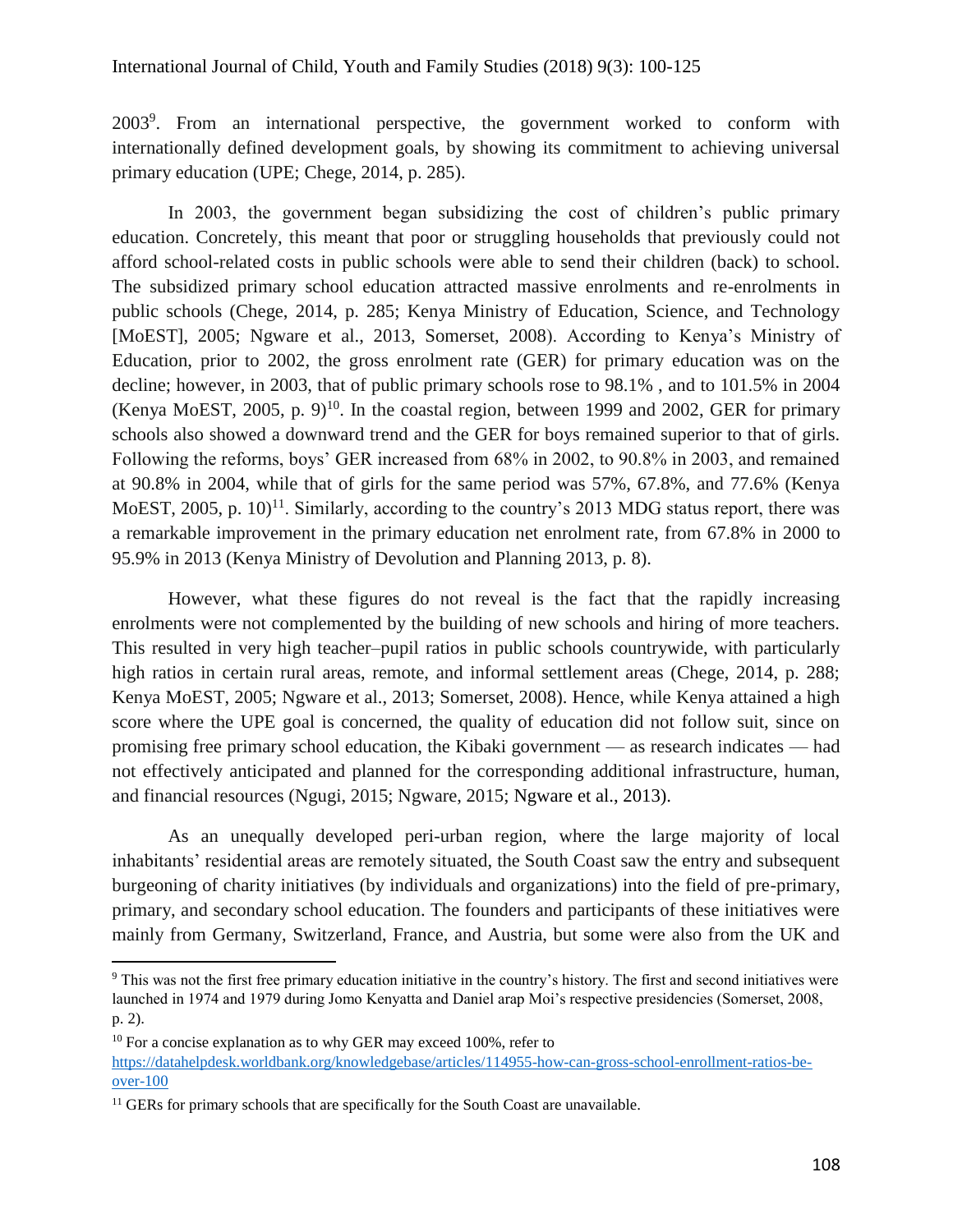the USA. The entry of these education-oriented charity initiatives has to be considered as part of the already significant presence of humanitarian activities in the region (Berman, 2017).

Berman (2017), who conducted research on the social and economic involvement of Germans<sup>12</sup> in the South Coast region, points out that:

Today Diani<sup>13</sup> is characterized by a pervasive "culture of charity" ... shaped primarily by expatriate residents and repeat visitors who initially came as tourists…. [The] culture of charity, in one way or another, structures most social and economic relations in Diani, for there is no family in the area that does not benefit from the formal and informal humanitarian activities of Germans and other Europeans. (p. 73)

Berman sees this as closely linked to the touristic development of the region, as tourism is often the point of contact for humanitarian activities. When tourists become aware that even seemingly insignificant amounts of money can have a significant impact locally, they enthusiastically engage in philanthropic activities that include financially and materially supporting schools, children's homes, orphanages, and dispensaries, and supporting the provision of clean water (Berman, 2017, p. 78).

In the field of education, humanitarianism is at work both publicly and privately. Berman (2017) notes that, "There is not a single public or private school in the area that does not have a sponsor, usually European, whose name is stamped on school desks or acknowledged on the entrance wall of the building" (p. 78). Most of these activities are carried out by what she terms "contraband humanitarians". She uses this term "because most of the activities of contraband humanitarians occur outside the official structures of development (be they governmental or nongovernmental) and at times include outright illegal activities."<sup>14</sup> (2017, p. 78). These humanitarians raise their funds exclusively through private donors in their countries of origin. Berman affirms that almost every family in the Diani area has been touched in some way by their work and that, in the absence of such donor support, the projects would fall apart, with erected infrastructure crumbling from lack of maintenance funds (2017, p. 79, p. 88).

According to the regional Kwale County government (2018), there are currently 415 primary schools in the South Coast region, of which 363 are public and 52 are private. The GER is estimated at 99.7%. The government cites "the performance in national examinations which is very poor" as a major concern. Poor and inadequate school infrastructure (classrooms, toilets,

<sup>12</sup> Included are Germans, Austrians, and Swiss-Germans.

<sup>&</sup>lt;sup>13</sup> Diani is one of the many areas that make up the South Coast. Others include Tiwi, Galu, Kinondo, Msambweni, and Ukunda. The bulk of tourist activities, amenities, and businesses are concentrated in the Diani area.

<sup>&</sup>lt;sup>14</sup> She uses the term in reference to what Polman calls MONGOS (My Own NGO; Polman, 1979, cit. in Berman, 2017, p. 79), whereby individuals rather than governmental or non-governmental organizations are the driving force behind the humanitarian activity.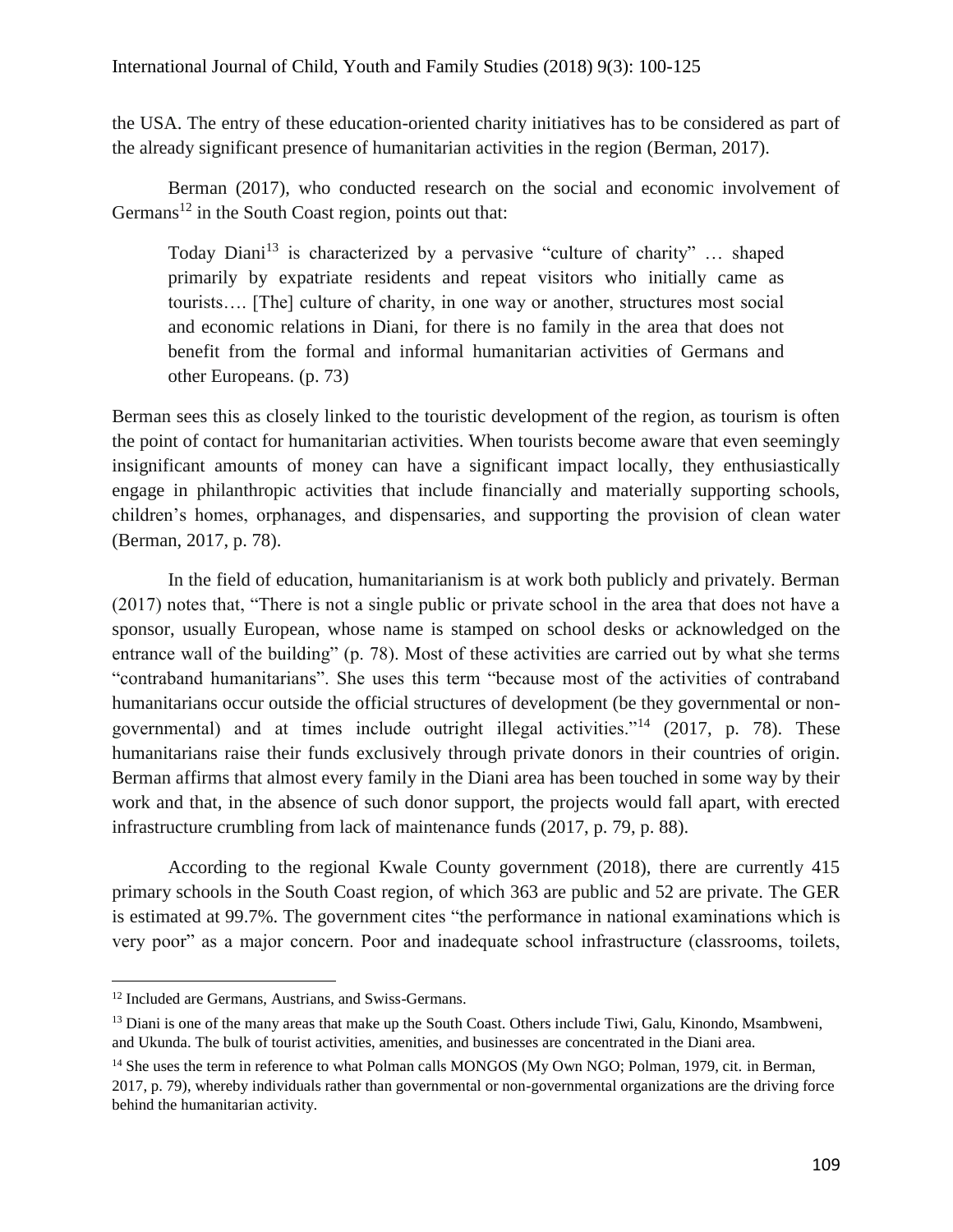and desks) and an insufficient number of teachers are considered to be the main additional challenges. In citing a teacher–child ratio of 1:52, the local government makes no distinction between the high ratio that is characteristic of public schools and the lower one that characterizes private schools. Through such generalizations, the complexity of inequality in education provision and schooling in the region is obscured.

In the South Coast region, humanitarian activities concerned with education have led to an increasing number of community schools that are financially and materially supported by European individuals and European associations. There has also been an increase in the number of private schools, both low cost and high cost, that are financially and materially supported, run, and/or owned by European individuals, associations, or by small NGOs. This has resulted in what one could consider to be a three-tiered system of schools in the region: public schools, low cost private schools, and high cost private schools<sup>15</sup>. A number of private schools in the latter category are more successful in qualifying pupils in national examinations, given their lower student–teacher ratios; their better paid, and therefore more motivated, teachers; their adequate learning materials and equipment; and their provision of other social or health services (Berman, 2017; Motuka & Orodho, 2016; Sang & Kipsoi, 2017). Hence, numerous parents in the region seek out possibilities for their children to attend costly private schools. However, due to their limited resources, this is only possible with financial support.

# **Findings**

All the men we interviewed were engaged in relationships with tourists at the time of the interviews or had been in the past, and were receiving or had received some form of financial support from them. Those who were not engaged in relationships with tourists at the time of the interviews said they were actively seeking new ones. When asked about their reasons for pursuing these relationships, the explanation they gave was almost uniform: "To support the education of my children." The large majority linked this support to their children being able to attend a private primary school. Their relationships with tourists were either intimate/sexual or *family friend* (Chege, 2014, 2017) relationships. They were not limited to the duration of the tourists' vacation period and varied from a few months to several years in length. Village visits were a common strategy in the men's attempts to engage tourists in providing longer-lasting financial support. Given the popularity of village visits in the region, we chose to learn more about them and their rationale, so as to understand why they are prevalent and why they have become a "successful" way "to find a sponsor". What follows is a detailed analysis of an excerpt of Rajabu's narration in which he described how he was able to secure the financial support of a visiting German couple during a village visit, which then enabled him to enrol his eldest daughter in a private primary school.

<sup>&</sup>lt;sup>15</sup> For a comparison with schools found in informal urban settlements, see Ngware et al., 2013.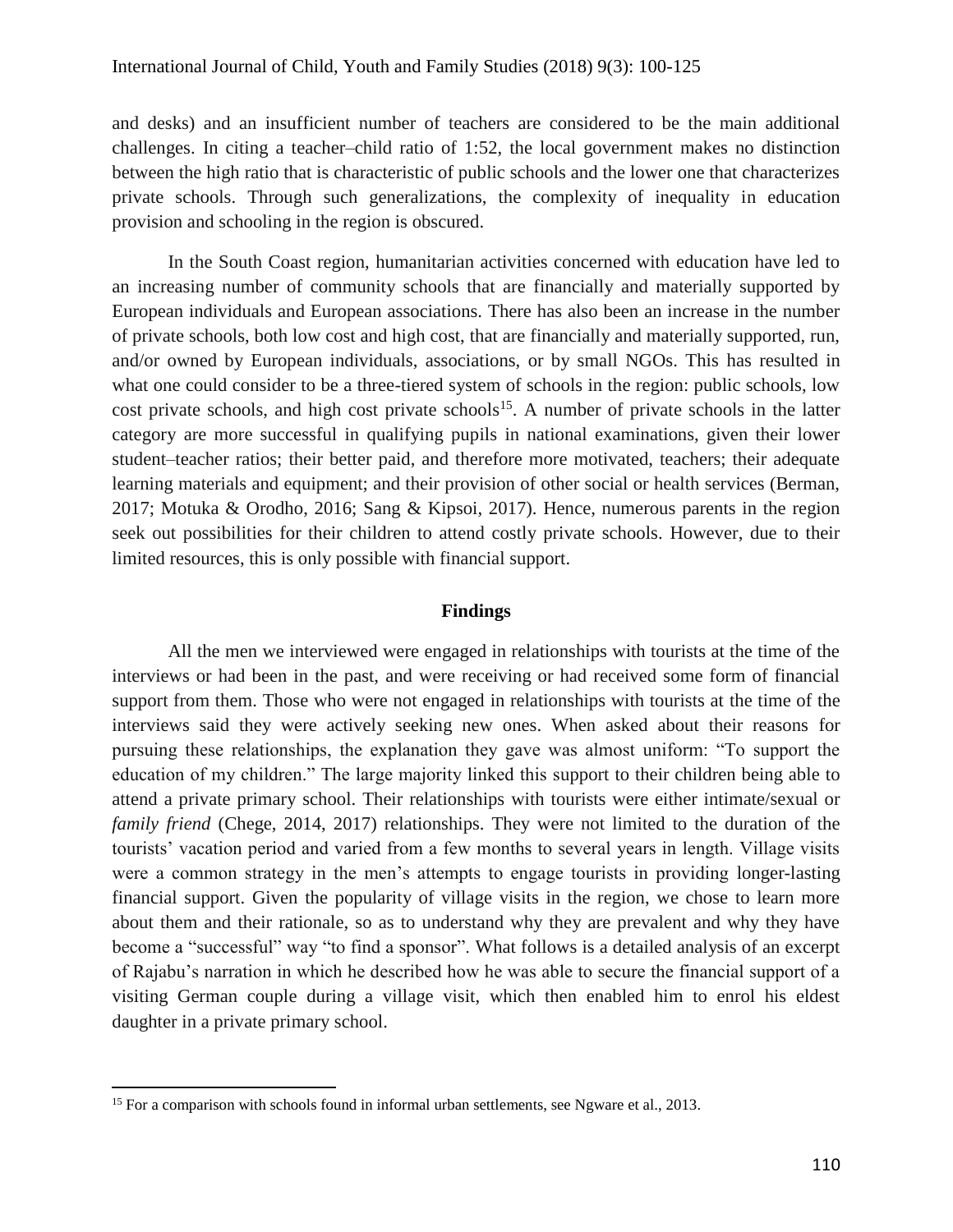# *Rajabu's Case Study*

Like hundreds of other men seeking tourist-oriented livelihoods informally on the beach, Rajabu explained that he was a versatile worker and was always ready to offer his services to tourists. They ranged from preparing coconut drinks or a meal of fresh sea food, to acting as a middleman for foreign visitors and beach workers selling artisan products or those organizing tours and game-viewing safaris, to procuring small amounts of drugs for tourists' personal  $consumption<sup>16</sup>$ .

He explained why he worked on the beach, ascribing his presence there to the lack of an alternative. "You must have a certificate and then you get a job but me I have no certificate so I have to come on the beach ...". He saw having a job and the corresponding generation of income as ultimately dependent on formal education, and attaining a certain level of it, which could be attested by a certificate<sup>17</sup>. Given the place accorded to education certificates in securing jobs requiring skills in the region's formal hospitality sector, for someone like him who did not have any certificates, this implied "that he has to come to the beach". He therefore pointed out two clear-cut alternatives: to secure a job one required a school certificate, and in the absence of a certificate, one had to come to the beach. That one "has" to do so implies that Rajabu saw no other alternative.

# *How to Get a Sponsor: The Village Tour*

Rajabu began his narration on how he found a sponsor as follows:

So I meet these tourists here [on the beach]. As you know on the beach if new tourist come on the beach many people go everywhere asking for the business … but for me the tourist I didn't show them the business. I just took [them on] some walk on the beach just to see the beach.

He indicated the close connection between tourists and business, categorizing tourists as a group that was linked to the generation of income. He also specified that it was not only he who went to the beach, but that it was a place that was frequented by "many people", and consequently "asking for the business" (understood as seeking to sell goods, services, or both to tourists) was a common practice.

In contrast to the many people who sought to sell goods or services to tourists ("asking for the business"), Rajabu did not try to sell his services to the tourists in question ("I didn't show them the business"). Instead, he "just took [them on] some walk on the beach just to see the beach". Although his way of approaching the tourists sounds and appears to be casual and

 $\overline{a}$ <sup>16</sup> For a comprehensive presentation and discussion on what beach workers' activities and their tourist-oriented livelihoods entail, see Chege (2014, 2017), Eid Bergan (2011), and Tami (2008).

<sup>&</sup>lt;sup>17</sup> He did not specifically refer to a primary school or a secondary school certificate. One can infer that he was referring to the latter, as this could have enabled him to secure low-skill jobs in the formal sector.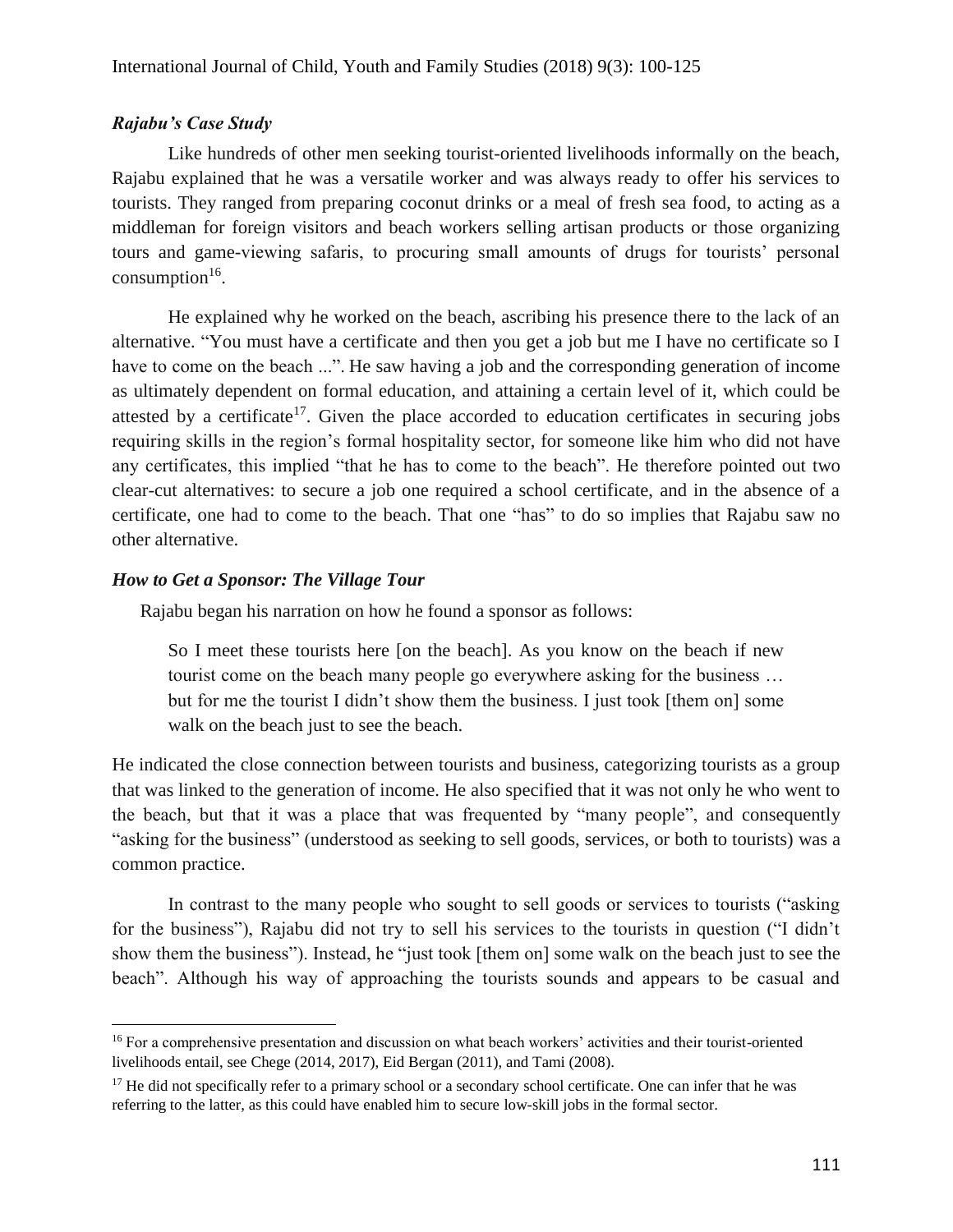insignificant (through his repeated use of "just" and because he did not "show them the business"), Rajabu did take an active part in the encounter: he accompanied them on a beach walk, which tends to facilitate rapport-building.

Rajabu continued, "Then the next day I took them to the village." By the "village", he was referring to the neighborhood where he lived, situated roughly 400 metres from the beach<sup>18</sup>. His initiative to take the tourists to the village the following day is a manifestation of his continued active involvement in shaping the encounter. The significance of taking them to the village became apparent in the succeeding part of his narration, in which he indicated that the walk through the village included a visit to his own home. This home visit proved to have been of central importance in securing support for one of his children's primary school education.

An important element that is inherent in taking tourists to the village and to one's home is a pattern that one can describe as "showing, seeing, giving".

# *Showing, Seeing, Giving*

 $\overline{a}$ 

Rajabu continued his narration: "Then the next day I took them to the village and then they saw my family. I showed them that I have children." Thus, the visit to the village was closely related to his private life: the tourists "saw" his family and he "showed" them that he had children. It is interesting to note that Rajabu said he showed the tourists "that" he had children. As such, what seems most important, is not, for example, that the tourists and his children met and talked on that day, but rather that he made the tourists aware of his status as a father. Seeing that Rajabu had children led to the tourists asking Rajabu questions about them. This is evident in the immediate connection Rajabu made between having shown them that he had children and their questioning him about the children: "So they ask me the questions about the children," which was presented as an almost automatic reaction to the German couple having been made aware of his status as a father.

Prior to mentioning the questions the tourists had asked him, Rajabu interjected, "As you know, the tourists, they like the children to learn." While this statement was used by Rajabu to introduce the topic of "children's learning", which seemed to be of key importance during the village visit, it also shows that he had specific knowledge about the importance western tourists placed on children's learning. With this knowledge he was able to view the situation from their perspective (partly) and contextualize (as well as explain to the interviewers) the tourists' next questions. The couple then asked about his children's schooling: "So they ask me how they go to school, my children," and Rajabu contextualized this question (for us) by mentioning that his children were not in school on that day. He explained the tourists' question against his background knowledge of the importance westerners are generally known to place on children's learning, and the fact that the German couple had seen that his children were not in school.

<sup>&</sup>lt;sup>18</sup> Most villages are situated further inland (at least a kilometer or more from the beach).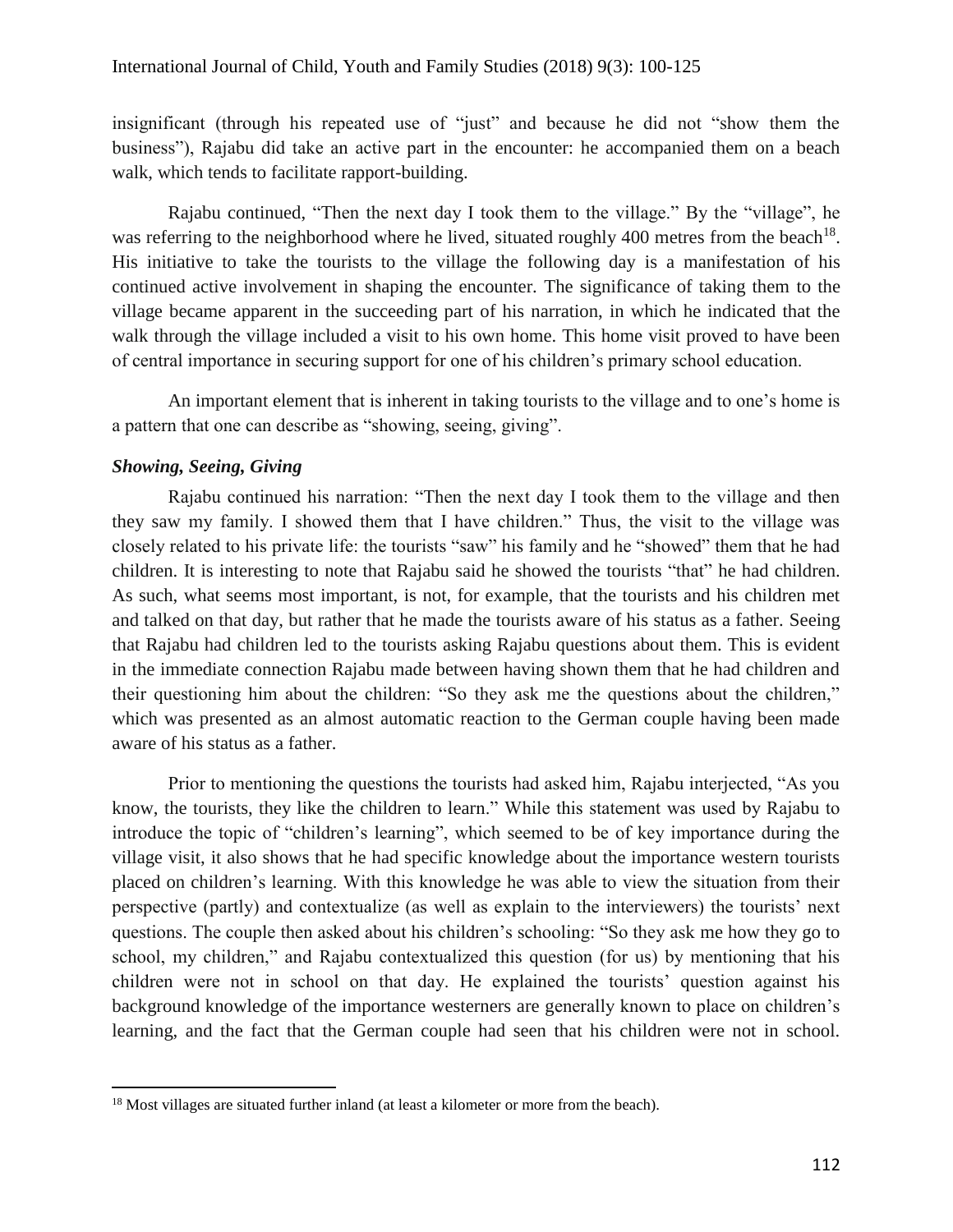Hence, what the tourists saw did not match their presumed favourable attitude towards children's formal education and school attendance.

Rajabu did not give a direct answer to the tourists' question. He rather contextualized his children's school attendance through his personal attitude towards their formal education and his personal life situation: "I told them how I am poor, I like my children to learn but I can't afford; because there were three children." In vocalizing his positive attitude towards his children's learning, he positioned himself as a father who considered his children's education important. In this regard, his attitude towards his children's learning coincided with that of the tourists. Simultaneously, he informed the tourists of his poverty-stricken life situation that did not allow him to reconcile the importance he placed on his children's education with their actual school attendance. In pointing out this discrepancy, he implied that his children's absence from school was not the result of him being unfavourable towards their schooling and education but was rather a consequence of his very restricted financial resources.

In the last part of his narration, Rajabu took stock of the village tour. He implied a close relationship between "seeing" — a sensory experience — and "giving" when he said, "So the tourists they saw my living situation how I live with my family (…) and then they decide to promote my old girl [eldest daughter]." A crucial precondition for securing the tourists' support was Rajabu's initiative to take the tourists to his village and to show them his family's living environment.

# *Similarities between Local Inhabitants' and NGOs' Fundraising Strategies*

Rajabu's narrative reveals a number of elements that were important in securing the tourists' financial support for his daughter's education. First, by showing the village, his home, and his family to the tourists, Rajabu exposed them to different aspects of poverty and a social reality that was different from their own.

Second, of equal importance was Rajabu's knowledge about what tourists "like" and his subsequent positioning of himself as a father who placed high importance on his children's learning, but who lacked the financial resources to send them to school.

Third, the preceding was conveyed and experienced as a very personal, direct, and sensory encounter. For the tourists, village visits included a direct visual and physical exposure to different aspects of poverty, as well as a personal interaction with those affected by it.

In this regard, there are striking similarities between how Rajabu engaged the support of tourists for his daughter's private school education and the fundraising strategies employed by charity organizations in the region, notably, those supporting schools, children's homes, or both. In what follows, our analysis is based on an examination of how child-oriented charity organizations position themselves (principally through their websites) as well as their concrete fundraising practices. The following passages, in which some of these organizations introduce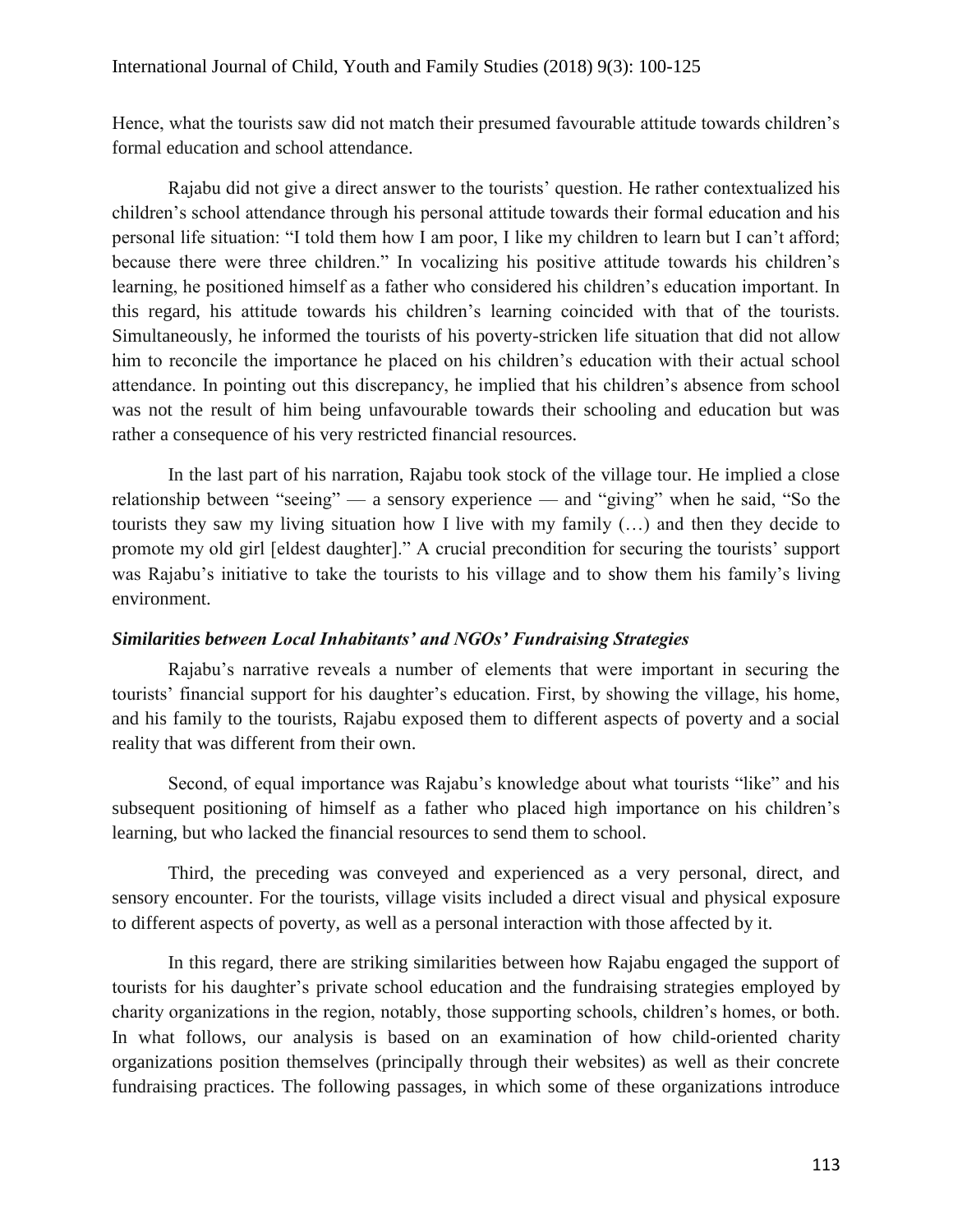themselves on their internet home pages are insightful with regard to how they position themselves:

Shikamana Primary School … was founded in May 2002 … in order to provide education for children, who due to poverty would otherwise not be able to attend school. (http://www.shikamanaschool-dianikenya.com)

Founded by Kerry Wanjala (Watson) from Burton-on-Trent, England – [Footprints Orphanage] provides not only shelter, food and water for orphaned and vulnerable children, but also the quality education, love, security and hope for the future they truly deserve, in a family environment. [\(www.footprintsorphanage.com\)](http://www.footprintsorphanage.com/)

The Diani Children's Village was started in 1994 with an objective of providing orphans, neglected and abandoned children with a home. The home caters for basic needs; health care, education, recreation, skill building opportunities etc. This is to give the children hope and provide a foundation for a future independent life. [\(http://www.dianichildrensvillage.org\)](http://www.dianichildrensvillage.org/)

Two elements are at the heart of these introductory messages. First, they indicate that the organizations address existing unfulfilled basic human needs in the region (food, water, shelter, health care, and education). Second, they point out their actual work in mitigating these social hardships: they provide formal education, contribute towards educational infrastructure, and intervene in assuring child protection and children's future well-being.

As part of charity organizations' fundraising strategies, the visual and personal exposure of potential donors to the organizations' work has become a common strategy. As an example, let us consider Footprints Orphanage, a child-centered not-for-profit organization that is registered in both Kenya and the UK as a children's charity organization. Alongside the orphanage, which is situated in a rural part of the South Coast, it also previously ran a primary school. Like other charity organizations in the region, it is perpetually seeking sponsors from the global North for its projects, as well as for individual children. To this end, it encourages tourists (via its website) to pay them a visit through its "Visit Footprints for the Day Programme", which is announced as follows:

Let us show you a slice of the 'real' Kenya during your holiday. If you are staying in the Diani area on holiday we welcome you to visit Footprints Orphanage for the day.… Kerry will show you around Footprints Children's Home where you will meet our 'family' of staff and children, and see how we overcome the challenges of our rural location, where there is no mains electricity or water supply.… The afternoon can be spent visiting the local village or playing with the children before being taken back to your hotel.

[\(http://footprintsorphanage.com/visit-us-and-volunteer.html\)](http://footprintsorphanage.com/visit-us-and-volunteer.html)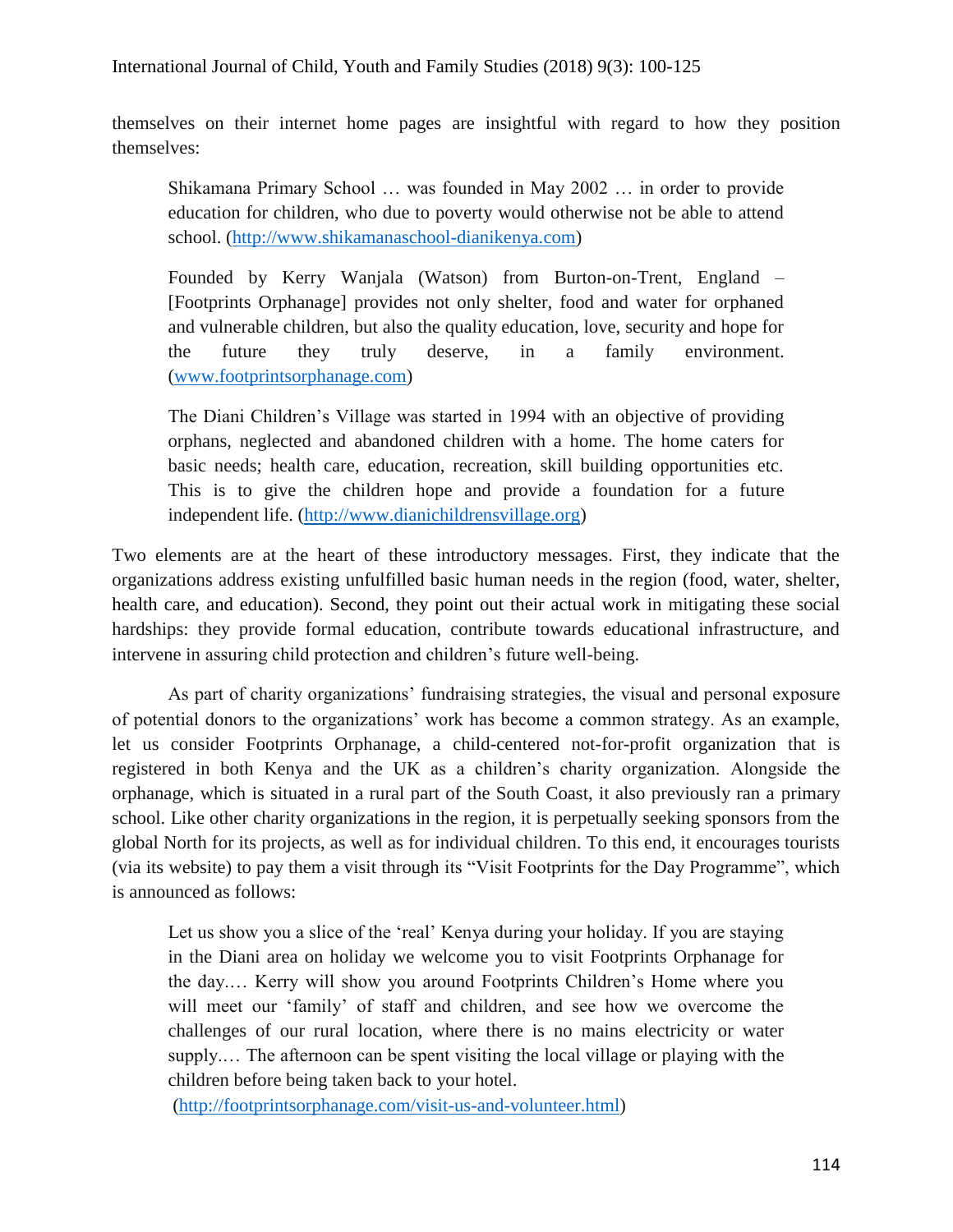Two points are important in relation to this citation. First, it is suggested that being shown Footprints Children's Home would amount to seeing "a slice of the 'real' Kenya". Given that the organization devotes itself to "orphaned and vulnerable children" and is located in a rural area "with no mains electricity and water supply", it is implied that the organization's intervention is a response to a social reality of the "real" Kenya, with social problems such as the presence of orphaned and vulnerable children and a severe lack of basic infrastructure and public services. Also implied in this formulation is the idea that the living conditions tourists are generally exposed to, through their stays in tourist resorts, beachfront hotels, or private holiday rentals in the region are far from representative of life in the region or in the country as a whole.

The second point is related to "seeing" the contribution Footprints is making towards alleviating these socio-economic problems ("see how we overcome the challenges of our rural location, where there is no mains electricity or water supply"). As pointed out before, these two dimensions (exposing human hardship and showing the contribution of the organization towards its alleviation) are at the core of charity organizations' fundraising strategies. In this respect, the visits are a very personal, direct, and sensory exposure to these dimensions.

Tourists' visits to schools and children's homes in the region are often effective in perpetuating respective organizations' fundraising. The following comment titled "Sponsorship of a School near Ukunda" posted by a traveller from the UK on a popular travel website is one of many that give insights into the functioning and effectiveness of tourists' visits to schools and orphanages:

Myself and my husband have just returned from a holiday in Diani. Whilst there we visited a school about 15 minutes away from Maweni, called Millennium Children's Rescue Academy. We were so taken with the school and what they had already achieved in a short time and how little the school had in the way of resources, that we decided we would like to help. <sup>19</sup>

It shows how the personal and sensory experience (seeing) evokes strong feelings ("we were so taken") which in turn triggers the decision to help.

Other related fundraising strategies are pursued through the websites of charity organizations running orphanages and schools in the South Coast region. Children's photos are characteristic of almost all home pages belonging to these organizations, and readers are encouraged to browse through images of children via links titled "our children" or "meet the children". For example, on the Footprints website, readers can not only view group and individual photos of children, but can also familiarize themselves with the children's development, presented in terms of from where each child started her or his life, to what she or he has achieved while living at the orphanage.

<sup>&</sup>lt;sup>19</sup> https://www.tripadvisor.com/ShowTopic-g775870-i12044-k5098303-Sponsorship\_of\_a\_SChool\_near\_Ukunda-Diani\_Beach\_Ukunda\_Coast\_Province.html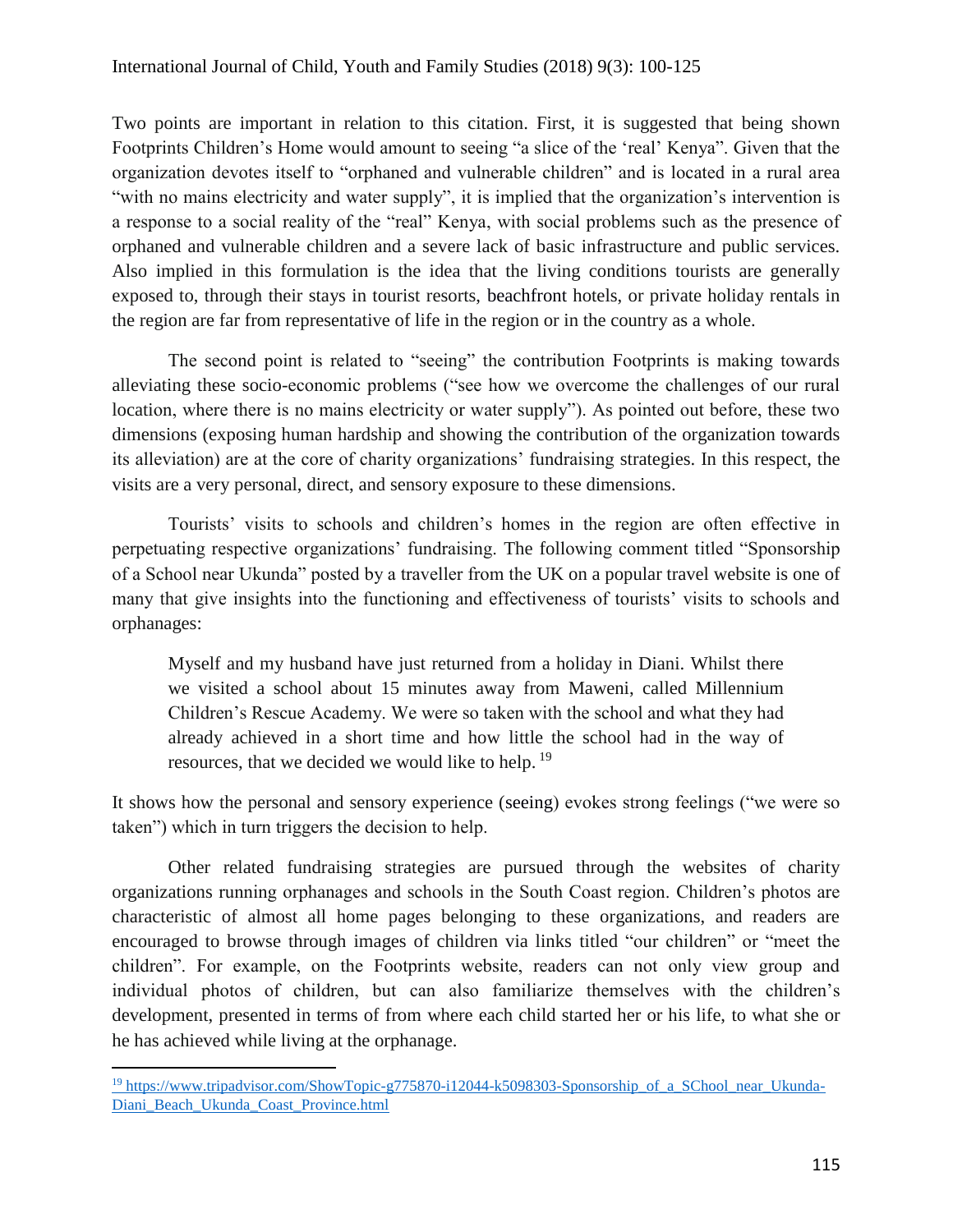### International Journal of Child, Youth and Family Studies (2018) 9(3): 100-125

Such are the logics and practices underlying charity organizations' showing, and tourists' seeing and giving. These logics and practices are similar to those underlying the showing and seeing that takes place during village visits initiated by beach workers. In contrast to the NGOs, Rajabu could not yet show the tourists the positive impact of donations. However, by positioning himself as a father for whom his children's education was important, but who lacked the financial means to assure their schooling, he presented himself as a father worth trusting.

What can be inferred from the similarities between the practices and logic behind the fundraising strategies of charity organizations, and the village visit initiated by Rajabu to secure financial support for his daughter's education? At first, Rajabu's narration of his encounter with the tourists comes across as singular and coincidental. However, the active role he assumed in shaping the encounter (initiating the village visit and showing the tourists his family and children) suggests that there might be more to it. In fact, later in the course of the interview, Rajabu mentioned that, "At that time I had no sponsorship (…) I really looked for a sponsor." The village visit can thus be considered a part of his active and intensive search for, and intentional effort towards securing the support of visiting westerners.

Rather than a singular or coincidental encounter, the village visit can be considered a fundraising strategy; in this case, not pursued by charity organizations but by individuals whose practices and strategies are similar to those used by charity organizations. Our analysis suggests that the strategies of charity organizations in the region, whose activities are dependent on the continuous flow of donors and donations from westerners, have spread beyond the boundaries of organizations and have been adopted and incorporated into the livelihood strategies of the local population. In other words, faced with unemployment, lack of livelihood opportunities, poverty, social inequality, and inadequate support from the government, the local inhabitants have resorted to what has been developed in the region as an answer to inadequate and unfulfilled basic human needs and poverty: the search for donors from the global North.

# **Conclusion and Perspectives**

On the Kenyan South Coast, village visits as a fundraising strategy are a manifestation of parents' struggles with poverty and social inequality, and of their desire and efforts to assure brighter futures for their children, through quality education. In this region that is highly dependent on international tourism and has a deeply rooted culture of humanitarianism, village visits can be considered microcosmic representations of the complex interrelations between the global, national, and local.

Village visits are at the end of a long chain of interrelated developments. The visits are framed by the strong emphasis on and importance accorded to formal education worldwide, as expressed through global instruments and policies such as the MDGs promoted by the UN and their implementation and impact at the national level. The Kenyan government's implementation of the educational component of the MDGs resulted in high rates of enrolment and re-enrolment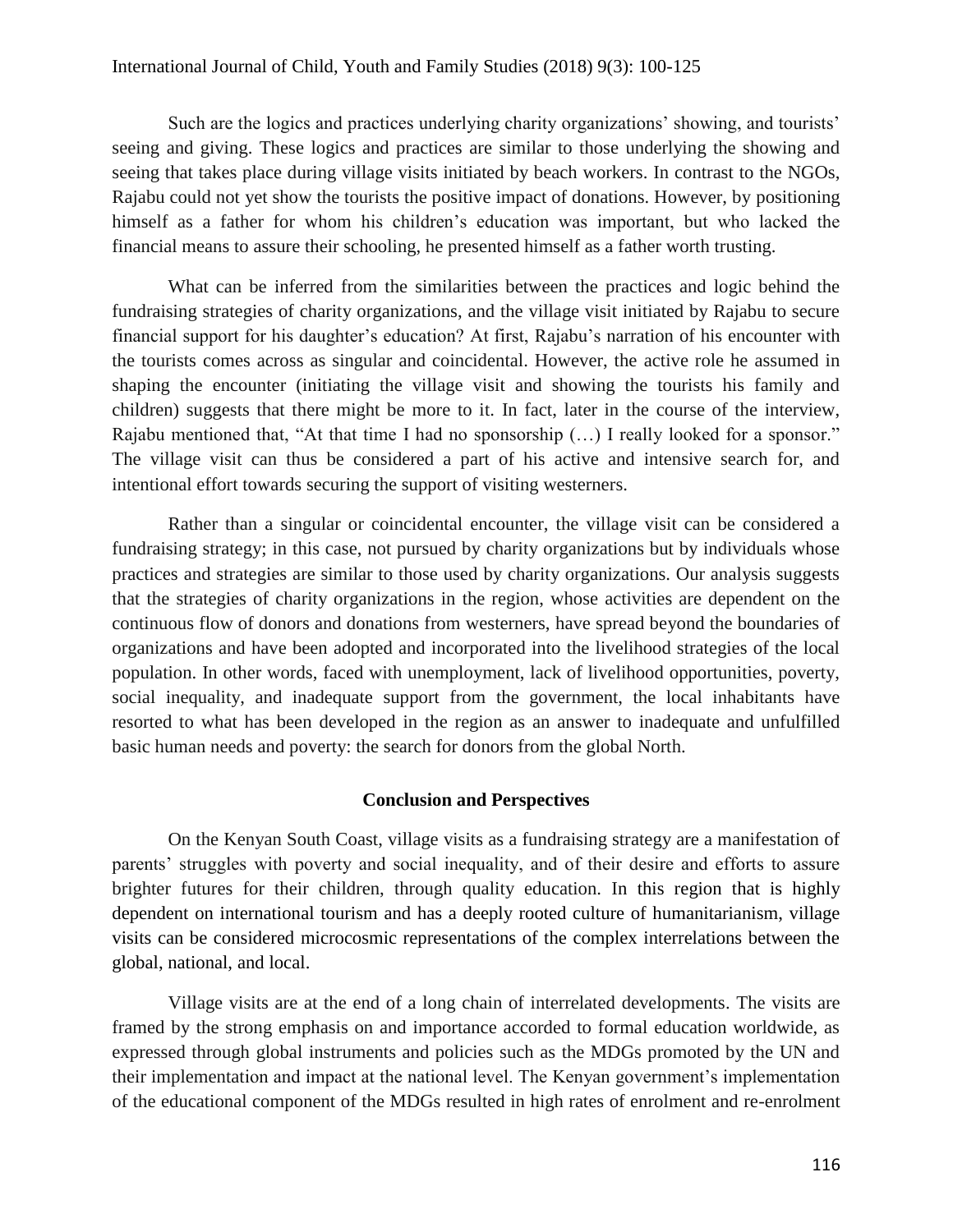in primary schools that were not accompanied by a corresponding higher quality of education. In areas like the South Coast, a historically neglected region, formal education remained precarious.

Alongside the pre-existing significant presence of humanitarian activities in the South Coast, the free, low quality primary school education has attracted the inflow of a large number of charity initiatives from the global North, whose activities include setting up schools beyond the existing public schools. Differences between public and private schools continue to deepen, with the latter being considered by far the better option. Given the importance accorded to formal education in relation to children's future life prospects, as well as what is valued as good quality education, it comes as no surprise that parents strive to have their children attend private schools, as these are perceived as the more promising option.

However, these private schools are not free and enrolling one's child in them entails much higher costs relative to public schools. It is left to the responsibility of individual parents or households to generate the funds required for their children's enrolment and participation in private schools. Given the limited economic resources of households in the region, this is not possible without external sources of income. Therefore, struggling fathers like Rajabu resort to the tried-and-tested practices of charity organizations: they seek western sponsors to enable their children's access to private schools.

The widespread practice of village visits as a means of finding individual donors from the global North indicates that both the provision of schools that offer good quality education, and access to good quality education have fallen into the realm of charity. This reality explains the efforts by the region's local inhabitants to establish long-term relationships with western tourists, who then become determinant actors where children's education and life prospects are concerned.

The support offered is not risk-free. Our research indicates that parents whose children's education was being catered for by individual sponsors or *family friends* were involved in imbalanced, paternalistic relationships, since significant components of parental responsibility were yielded to sponsors. This can be seen in the tendency for sponsors to select the private school that the child will attend; pay school fees and other education-related expenses (transportation, uniform) directly to the school; and define conditions for maintaining their support, notably those requiring fathers to communicate their sponsored child's academic progress to them on a regular basis. For instance, Rajabu had to send a weekly fax to the *family friends* with a report from his daughter's school, so that they could "see how she [his daughter] learns and how she did".

The men we interviewed were conscious of the fragility of the educational support their children were receiving from sponsors. Failure to comply with a sponsor's wishes (whether related or unrelated to a child's education) and misunderstandings between the father and the sponsor, resulted in sponsors' withdrawal of support. Furthermore, some fathers felt obliged to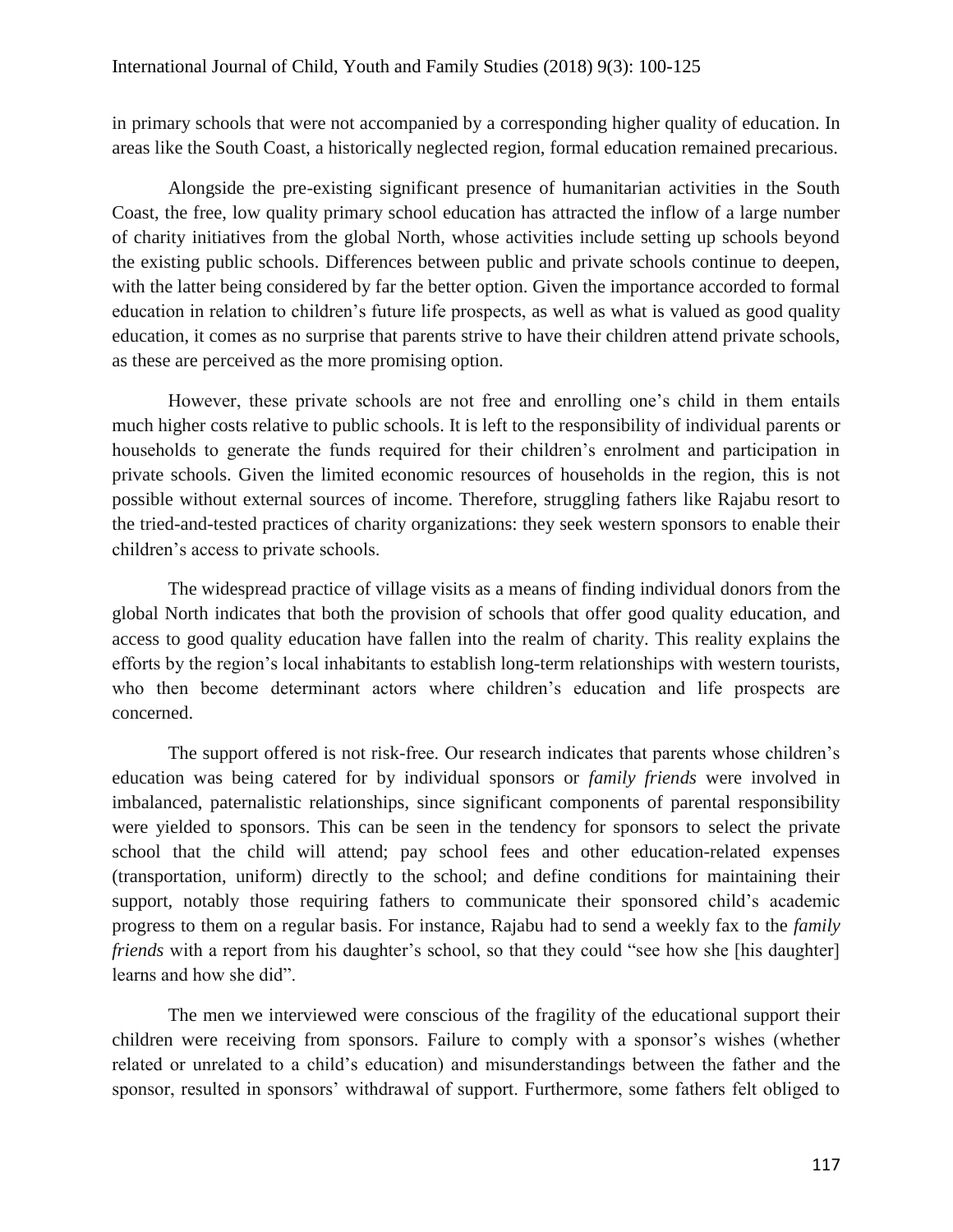stay in imbalanced, psychologically challenging relationships with their donor *family friends* due to their financial dependence on them for their children's educational support.

At the community level, there are indications that such child-specific educational support creates and reinforces social inequality. Some children received support from sponsors while others did not, thus creating education inequalities among children in the same village or residential area. Also, through particular strategies, fathers whose children were getting educational support were able to receive some of the superfluous money sent to their children's schools by the respective sponsors, which they then allocated to household consumption. This resulted in improved living conditions for certain households, but which, as offshoots of the educational support, remained volatile.

Furthermore, child-specific educational support creates inequalities within households. When one child is attending a private school and her or his siblings are not — as was the case for Rajabu's children — it creates education inequality not only in the present, but also in relation to each child's life prospects. One cannot overlook the frustration unequal support generates among the unsponsored siblings attending public schools. Indeed, Rajabu told us that his other two daughters also wanted to attend private school and that "the young one also cries sometimes". Much remains to be learned about how the children involved, experience the support as well as the inequality it generates.

Together, the children, their parents, and sponsors make up child-raising constellations that are embedded in charity. This comes with its inherent risks of dependency and power relations, as well as funding insecurity.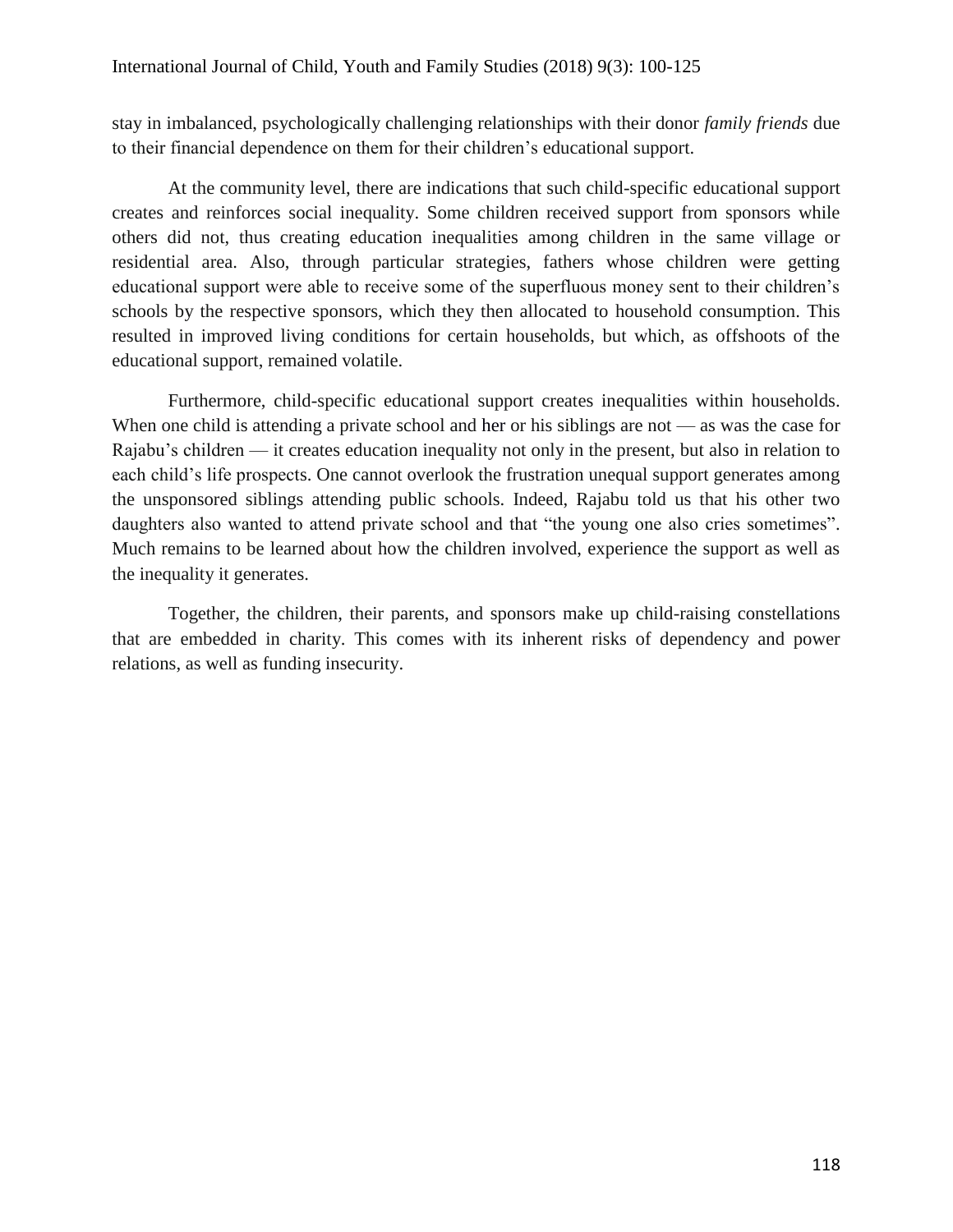# **References**

- Alwy, A., & Schech, S. (2004). Ethnic inequalities in education in Kenya. *International Education Journal, 5*(2), 266–274.
- Berman, N. (2017). *Germans on the Kenyan coast*. Bloomington, IN: Indiana University Press.
- Borraz, F. (2005). Assessing the impact of remittances on schooling: The Mexican experience. *Global Economy Journal*, *5(1)*, 1524–5861. [doi:10.2202/1524-5861.1054](http://dx.doi.org/10.2202/1524-5861.1054)
- Brennan, D. (2004). *What's love got to do with it? Transnational desires and sex tourism in the Dominican Republic*. Durham, NC: Duke University Press.
- Cabezas, A. L. (2009). *Economies of desire: Sex and tourism in Cuba and the Dominican Republic*. Philadelphia, PA: Temple University Press.
- Cabezas, A. L. (2011). Intimate encounters: Affective economies in Cuba and the Dominican Republic. *European Review of Latin American and Caribbean Studies, 91*, 3–14. [doi:10.18352/erlacs.9239](http://dx.doi.org/10.18352/erlacs.9239)
- Cambodia Ministry of Social Affairs, Veterans and Youth Rehabilitation (MoSVY) & UNICEF. (2011). *With the best intentions: A study of attitudes towards residential care in Cambodia.* Phnom Penh, Cambodia: Author. Retrieved from [https://www.unicef.org/eapro/Study\\_Attitudes\\_towards\\_RC.pdf](https://www.unicef.org/eapro/Study_Attitudes_towards_RC.pdf)
- Carling, J., Menjívar, C., & Schmalzbauer, L. (2012). Central themes in the study of transnational parenthood. *Journal of Ethnic and Migration Studies, 38*(2), 191–217. [doi:10.1080/1369183X.2012.646417](http://dx.doi.org/10.1080/1369183X.2012.646417)
- Chege, N. (2014). *Male beach workers and Western female tourists: Livelihood strategies in Kenya's South Coast region* (Unpublished PhD dissertation). University of Lausanne, Lausanne, Switzerland.
- Chege, N. (2017). Towards a deeper understanding of the meaning of male beach worker female tourist relationships on the Kenyan Coast. *Journal of Arts and Humanities, 6*(2), 62– 80.
- Cheney, K. E., & Rotabi, K. S. (2014). Addicted to orphans: How the global orphan industrial complex jeopardizes local child protection systems. In C. Harker, K. Hörschelmann, & T. Skelton (Eds.), *Conflict, violence and peace.* Geographies of children and young people (Vol. 11, pp. 1–19). [doi:10.1007/978-981-4585-98-9\\_3-1](http://dx.doi.org/10.1007/978-981-4585-98-9_3-1)
- Donato, K. M., & Duncan, E. M. (2011). Migration, social networks, and child health in Mexican families. *Journal of Marriage and Family, 73 (4)*, 713–728. [doi:10.1111/j.1741-](http://dx.doi.org/10.1111/j.1741-3737.2011.00841.x) [3737.2011.00841.x](http://dx.doi.org/10.1111/j.1741-3737.2011.00841.x)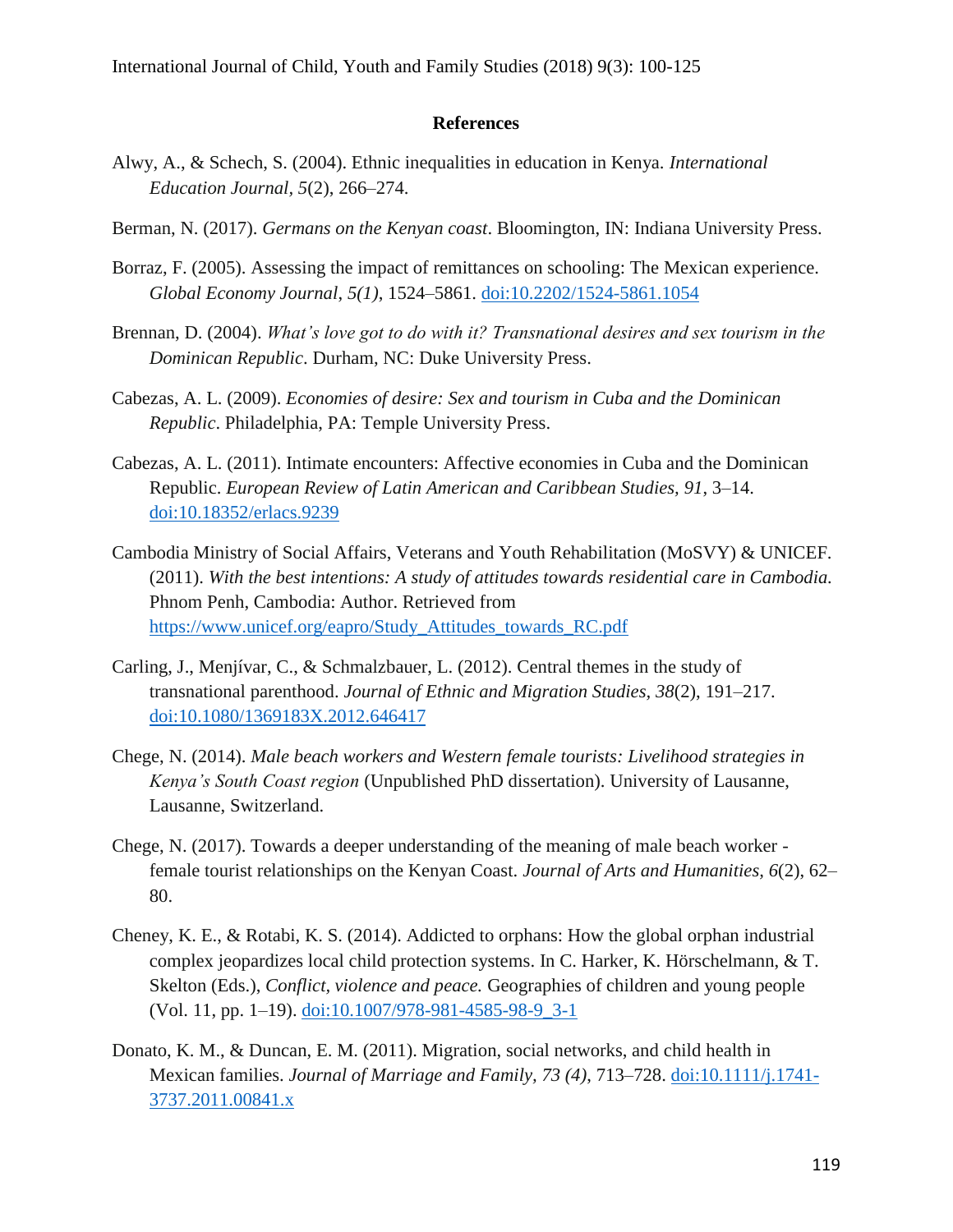- Dreby, J. (2007). Children and power in Mexican transnational families. *Journal of Marriage and Family*, *69*, 1050–1064. [doi:10.1111/j.1741-3737.2007.00430.x](http://dx.doi.org/10.1111/j.1741-3737.2007.00430.x)
- Eid Bergan, M. (2011). "There's no love here". Beach boys in Malindi, Kenya ( Unpublished master's thesis). University of Bergen, Bergen, Norway.
- Eisemon, T. O. (2000). The educational marginalisation of coastal Kenya. In J. Hoorweg, D. Foeken, & R. A. Obudho (Eds.), *Kenya coast handbook: Culture, resources and development in the East African littoral* (pp. 249–260). Hamburg, Germany: Lit Verlag.
- Ervik, K. (2013). The superior Thai-Western relationship: A culturally negotiated re-embedding practice. In E. Bråten (Ed.), *Embedded entrepreneurship. Market, culture, and microbusiness in insular Southeast Asia* (pp. 125–145). Social sciences in Asia (Vol. 36). Leiden, The Netherlands: Brill.
- Forget Me Not Australia. (2016). *Voluntourism and child trafficking into orphanages* [Expert paper]. Global Study on Sexual Exploitation of Children in Travel and Tourism. Retrieved from http://www.ecpat.org/wp-content/uploads/2016/10/Voluntourism-and-childtrafficking-into-orphanages.pdf
- Fresnoza-Flot, A. (2009): Migration status and transnational mothering: The case of Filipino migrants in France. *Global Networks, 9*(2), 252–270. [doi:10.1111/j.1471-](http://dx.doi.org/10.1111/j.1471-0374.2009.00253.x) [0374.2009.00253.x](http://dx.doi.org/10.1111/j.1471-0374.2009.00253.x)
- Frohlick, S. (2007). Fluid exchanges: The negotiation of intimacy between tourist women and local men in a transnational town in Caribbean Costa Rica. *City and Society*, *19*(1), 139– 168. [doi:10.1525/city.2007.19.1.139](http://dx.doi.org/10.1525/city.2007.19.1.139)
- Global Commission on International Migration. (2005). *Summary of the Report of the Global Commission on International Migration* [Fourth Coordination Meeting on International Migration]. New York, NY: Population Division, Department of Economic and Social Affairs, United Nations Secretariat. Retrieved from http://www.un.org/esa/population/meetings/fourthcoord2005/P09\_GCIM.pdf
- Graham, E., & Jordan, L. P. (2011). Migrant parents and the psychological well-being of leftbehind children in Southeast Asia. *Journal of Marriage and Family, 73(4),* 763–787. [doi:10.1111/j.1741-3737.2011.00844.x](http://dx.doi.org/10.1111/j.1741-3737.2011.00844.x)
- Guiney, T. (2012). 'Orphanage tourism' in Cambodia: When residential care centres become tourist attractions. *Pacific News, 38*(July/August). Retrieved from [https://bettercarenetwork.org/sites/default/files/Orphanage%20Tourism%20in%20Cambodi](https://bettercarenetwork.org/sites/default/files/Orphanage%20Tourism%20in%20Cambodia%20-%20When%20Residential%20Care%20Centres%20Become%20Tourist%20Attractions.pdf) [a%20-](https://bettercarenetwork.org/sites/default/files/Orphanage%20Tourism%20in%20Cambodia%20-%20When%20Residential%20Care%20Centres%20Become%20Tourist%20Attractions.pdf) [%20When%20Residential%20Care%20Centres%20Become%20Tourist%20Attractions.pdf](https://bettercarenetwork.org/sites/default/files/Orphanage%20Tourism%20in%20Cambodia%20-%20When%20Residential%20Care%20Centres%20Become%20Tourist%20Attractions.pdf)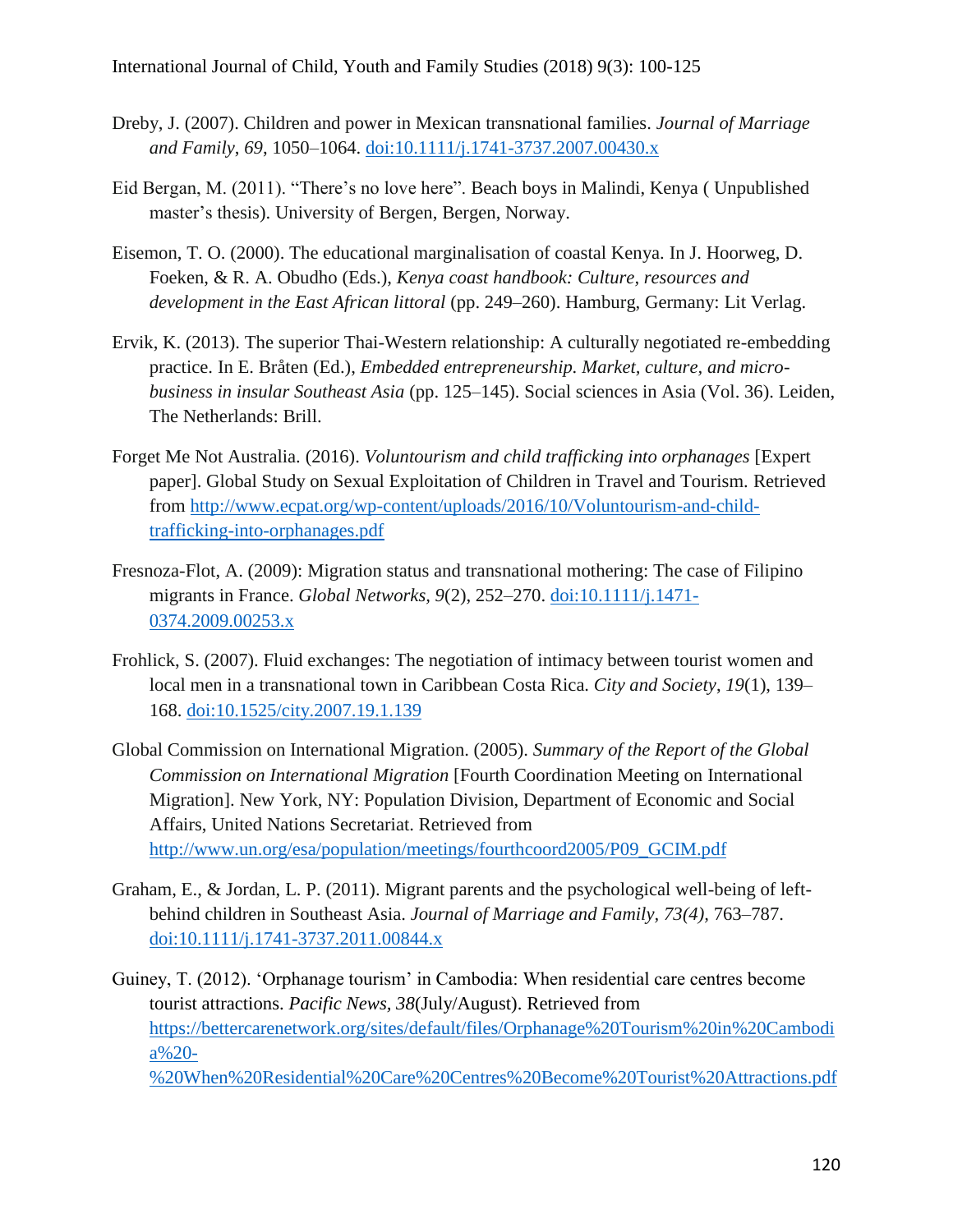- Guiney, T., & Mostafanezhad, M. (2015). The political economy of orphanage tourism in Cambodia. *Tourist Studies, 15*(2), 132–155. [doi:10.1177/1468797614563387](http://dx.doi.org/10.1177/1468797614563387)
- Heymann, J., Flores-Macias, F., Hayes, J. A., Kennedy, M., Lahaie, C., & Earle, A. (2009). The impact of migration on the well-being of transnational families: New data from sending communities in Mexico. *Community, Work & Family, 12*, 91–103. [doi:10.1080/13668800802155704](http://dx.doi.org/10.1080/13668800802155704)
- Hoang, K. K. (2010). Economies of emotion, familiarity, fantasy, and desire: Emotional labor in Ho Chi Minh City's sex industry. *Sexualities, 13*(2), 255–272. [doi:10.1177/1363460709359224](http://dx.doi.org/10.1177/1363460709359224)
- Holmes, O. (2016, September 29). Orphanage tourism: Fears of child exploitation boom as Myanmar opens up. *The Guardian.* Retrieved from [https://www.theguardian.com/world/2016/sep/29/orphanage-tourism-fears-of-child](https://www.theguardian.com/world/2016/sep/29/orphanage-tourism-fears-of-child-exploitation-boom-as-myanmar-opens-up)[exploitation-boom-as-myanmar-opens-up](https://www.theguardian.com/world/2016/sep/29/orphanage-tourism-fears-of-child-exploitation-boom-as-myanmar-opens-up)
- Hondagneu-Sotelo, P. & Avila, E. (1997). "I'm here, but I'm there": The meanings of Latina transnational motherhood. *Gender and Society, 11*(5), 548–571. [doi:10.1177/089124397011005003](http://dx.doi.org/10.1177/089124397011005003)
- Huang, S., & Yeoh, B. S. A. (2005). Transnational families and their children's education: China's 'study mothers' in Singapore. *Global Networks, 5*(4), 379–400. [doi:10.1111/j.1471-](http://dx.doi.org/10.1111/j.1471-0374.2005.00125.x) [0374.2005.00125.x](http://dx.doi.org/10.1111/j.1471-0374.2005.00125.x)
- Kanyinga, K. (2000). *Re-distribution from above: The politics of land rights and squatting in coastal Kenya* [Research report no. 115]. Uppsala, Sweden: Nordic African Institute.
- Kenya Ministry of Devolution and Planning. (2013). *Millennium development goals: Status report for Kenya 2013*. Nairobi, Kenya: Author. Retrieved from [http://www.undp.org/content/dam/undp/library/MDG/english/MDG Country](http://www.undp.org/content/dam/undp/library/MDG/english/MDG%20Country%20Reports/Kenya/Kenya%20MDG%202014.pdf)  [Reports/Kenya/Kenya MDG 2014.pdf](http://www.undp.org/content/dam/undp/library/MDG/english/MDG%20Country%20Reports/Kenya/Kenya%20MDG%202014.pdf)
- Kenya Ministry of Education, Science and Technology (MoEST). (2005). *Education Sector Report.* Nairobi, Kenya: Author. Retrieved from [https://siteresources.worldbank.org/INTKENYA/Resources/gok\\_eduction\\_sector\\_rpt.pdf](https://siteresources.worldbank.org/INTKENYA/Resources/gok_eduction_sector_rpt.pdf)

Kibicho, W. (2009). *Sex tourism in Africa: Kenya's booming industry*. Farnham, UK: Ashgate.

Kwale County Government. (2018). *Education and literacy in Kwale*. Kwale Town, Kenya: Author. Retrieved from [http://www.kwalecountygov.com/index.php?option=com\\_content&view=featured&Itemid=](http://www.kwalecountygov.com/index.php?option=com_content&view=featured&Itemid=936) [936](http://www.kwalecountygov.com/index.php?option=com_content&view=featured&Itemid=936)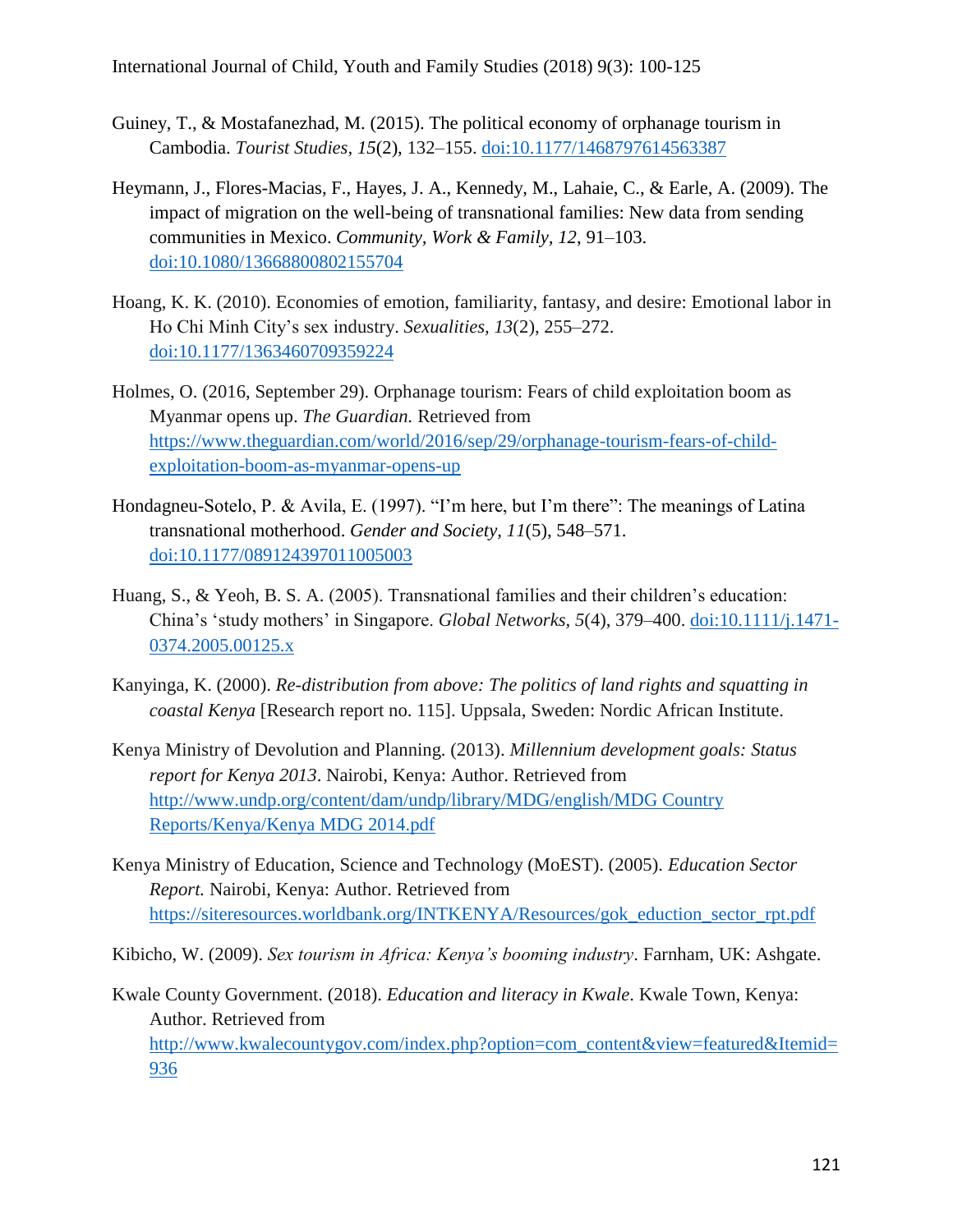- Lahaie, C., Hayes, J. A., Markham Piper, T., & Heymann, J. (2009). Work and family divided across borders: The impact of parental migration on Mexican children in transnational families. *Community, Work & Family, 12*, 299–312. [doi:10.1080/13668800902966315](http://dx.doi.org/10.1080/13668800902966315)
- Mazzucato, V. (2014). Child well-being and transnational families. In A. Michalos (Ed.), *Encyclopedia of quality of life and well-being research* (pp. 749–755). Dordrecht, The Netherlands: Springer.
- Mazzucato, V., & Schans, D. (2008, February-March). Transnational families, children and the migration–development nexus [Paper no. 20]. Paper presented at the Social Science Research Council, Migration and Development Conference, New York, NY.
- Mazzucato, V., & Schans, D. (2011). Transnational families and the well-being of children: Conceptual and methodological challenges. *Journal of Marriage and Family,73*(4), 704– 712. [doi:10.1111/j.1741-3737.2011.00840.x](http://dx.doi.org/10.1111/j.1741-3737.2011.00840.x)
- Meilink, H. (2000). The Kenya coast in national perspective. In J. Hoorweg, D. Foeken, & R. A. Obudho (Eds.), *Kenya coast handbook: Culture, resources and development in the East African littoral* (pp. 11–26). Hamburg, Germany: Lit Verlag. Retrieved from [https://openaccess.leidenuniv.nl/bitstream/handle/1887/9671/2.%20Meilink%20%28Nation](https://openaccess.leidenuniv.nl/bitstream/handle/1887/9671/2.%20Meilink%20(National%20Perspective).pdf?sequence=3) [al%20Perspective%29.pdf?sequence=3](https://openaccess.leidenuniv.nl/bitstream/handle/1887/9671/2.%20Meilink%20(National%20Perspective).pdf?sequence=3)
- Mghanga, M. (2010). *Usipoziba ufa utajenga ukuta: Land, elections, and conflicts in Kenya's Coast province*. Berlin, Germany: Heinrich Böll Stiftung. Retrieved from [https://ke.boell.org/sites/default/files/usipoziba\\_ufa\\_utajenga\\_ukuta\\_book\\_index.pdf](https://ke.boell.org/sites/default/files/usipoziba_ufa_utajenga_ukuta_book_index.pdf)
- Motuka, G., & Orodho, J. A. (2016). Unfinished business in the provision of universal primary education: The Kenyan scenario. *Journal of Research & Method in Education, 6(*3), 30–37.
- Ngugi, M., Mumiukha, C., Fedha, F., & Ndiga, B. (2015). Universal primary education in Kenya: Advancement and challenges. *Journal of Education and Practice*, *6*(14), 87–95.
- Ngware, M. (2015, October 2). Kenya's free education policy could actually be deepening inequality. *The Conversation*. Retrieved from https://theconversation.com/kenyas-freeeducation-policy-could-actually-be-deepening-inequality-48355
- Ngware, M., Abuya, B., Admassu, K., Mutisya, M., & Musyoka, P. (2013). *Quality and access to education in urban informal settlements in Kenya.* Nairobi, Kenya: African Population and Health Research Center.
- Nobles, J. (2011). Parenting from abroad: Migration, nonresident father involvement, and children's education in Mexico. *Journal of Marriage and Family, 73*(4), 729–746. [doi:10.1111/j.1741-3737.2011.00842.x](http://dx.doi.org/10.1111/j.1741-3737.2011.00842.x)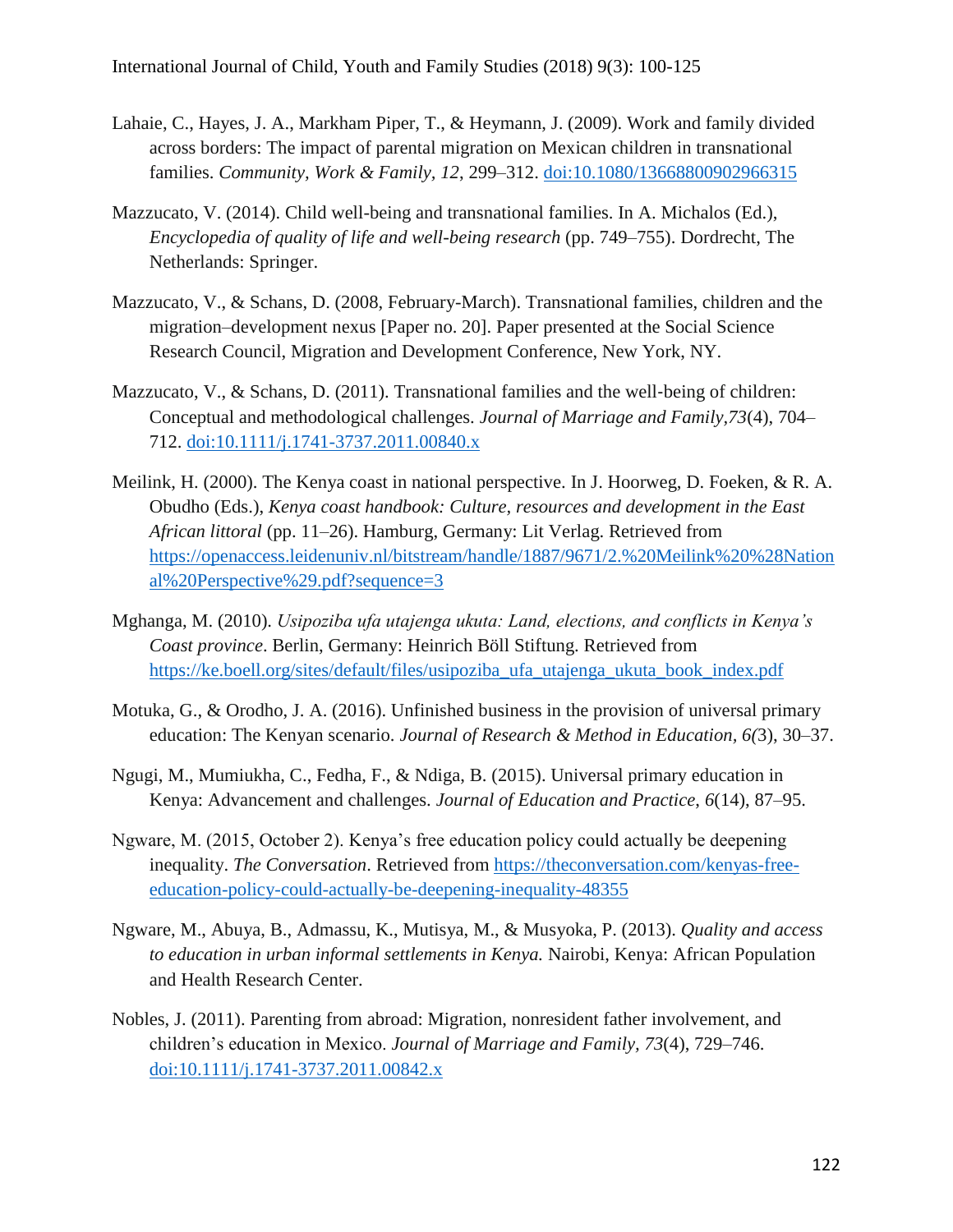- Orellana, M. F., Thorne, B., Chee, A., & Lam, W. S. E. (2001). Transnational childhoods: The participation of children in processes of family migration. *Social Problems*, *48*(4), 572–591. [doi:10.1525/sp.2001.48.4.572](http://dx.doi.org/10.1525/sp.2001.48.4.572)
- Parreñas, R. S. (2001). Mothering from a distance: Emotions, gender, and intergenerational relations in Filipino transnational families. *Feminist Studies, 27*(2), 361–390. [doi:10.2307/3178765](http://dx.doi.org/10.2307/3178765)
- Parreñas, R. S. (2005). *Children of global migration: Transnational families and gendered woes*. California, CA: Stanford University Press.
- Parreñas, R. S. (2008). Transnational fathering: Gendered conflicts, distant disciplining and emotional gaps. *Journal of Ethnic and Migration Studies, 34*(7), 1057–1072. [doi:10.1080/13691830802230356](http://dx.doi.org/10.1080/13691830802230356)
- Pattison, P. (2014, May 27). Nepal's bogus orphan trade fuelled by rise in 'voluntourism'. *The Guardian.* Retrieved from [https://www.theguardian.com/global](https://www.theguardian.com/global-development/2014/may/27/nepal-bogus-orphan-trade-voluntourism)[development/2014/may/27/nepal-bogus-orphan-trade-voluntourism](https://www.theguardian.com/global-development/2014/may/27/nepal-bogus-orphan-trade-voluntourism)
- Peake, R. (1989). Swahili stratification and tourism in Malindi Old Town, Kenya: The leisure class. *Africa, 59*(2), 209–220. [doi:10.2307/1160489](http://dx.doi.org/10.2307/1160489)
- Polman, L. (1979). *The crisis caravan: What's wrong with humanitarian aid?* New York, NY: Cambridge University Press.
- Pribilsky, J. (2012). Consumption dilemmas: Tracking masculinity, money and transnational fatherhood between the Ecuadorian Andes and New York City. *Journal of Ethnic and Migration Studies, 38*(2), 323–343. [doi:10.1080/1369183X.2012.646429](http://dx.doi.org/10.1080/1369183X.2012.646429)
- Proyrungroj, R. (2013). *Orphan volunteer tourism in Thailand: Understanding motivations, experiences and interactions* (Unpublished PhD dissertation). University of Bedfordshire, Bedfordshire, England.
- Proyrungroj, R. (2017): Orphan volunteer tourism in Thailand: Volunteer tourists' motivations and on-site experiences. *Journal of Hospitality & Tourism Research, 41*(5), 560–584. [doi:10.1177/1096348014525639](http://dx.doi.org/10.1177/1096348014525639)
- Reas, P. J. (2015). "So, child protection, I'll make a quick point of it now": Broadening the notion of child abuse in volunteering vacations in Siem Reap, Cambodia. *Tourism Review International, 18*(4), 295–309. [doi:10.3727/154427215X14230549904170](http://dx.doi.org/10.3727/154427215X14230549904170)
- Sanchez Taylor, J. (2006). Female sex tourism: A contradiction in terms? *Feminist Review, 83*, 42–59. [doi:10.1057/palgrave.fr.9400280](http://dx.doi.org/10.1057/palgrave.fr.9400280)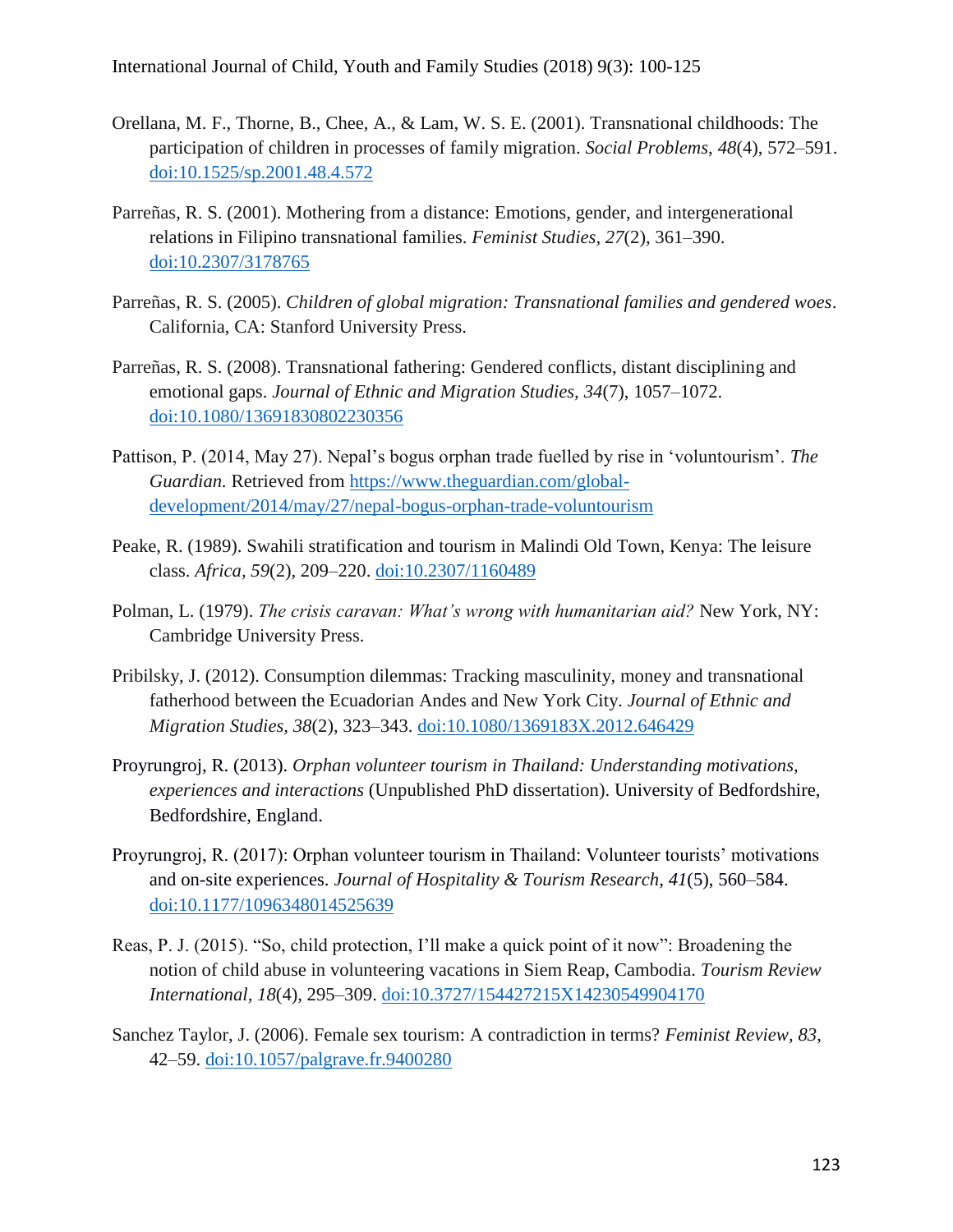- Sang, A., & Kipsoi, E. (2017). Primary school performance within the public and private sectors: The Kenyan experience. *Journal of African studies in Educational Management and Leadership, 1*(1). Retrieved from<http://www.kaeam.or.ke/articles/vol1/antonyfulltext.pdf>
- Schmalzbauer, L. (2004): Searching for wages and mothering from afar: The case of Honduran transnational families. *Journal of Marriage and Family, 66* (5), 1317–1331. [doi:10.1111/j.0022-2445.2004.00095.x](http://dx.doi.org/10.1111/j.0022-2445.2004.00095.x)
- Schütze, F. (1983). Biographieforschung und narratives interview [Biographical research and narrative interview]. *Neue Praxis, 3*, 283–293.
- Schweppe, C. (2011). Migrant financial remittances Between development policy and transnational family care. *Transnational Social Review, 1*(1), 39–51. [doi:10.1080/21931674.2011.10820694](http://dx.doi.org/10.1080/21931674.2011.10820694)
- Schyst Resande. (2013). *No child's play: Respect for children's rights at tourist destinations. Examples from Thailand, Cambodia & South Africa*. Stockholm, Sweden: Schyst Resande & Fair Trade Center. Retrieved from [http://www.fairtrade.travel/source/websites/fairtrade/documents/No\\_Childs\\_Play\\_Schystres](http://www.fairtrade.travel/source/websites/fairtrade/documents/No_Childs_Play_Schystresande_2013.pdf) [ande\\_2013.pdf](http://www.fairtrade.travel/source/websites/fairtrade/documents/No_Childs_Play_Schystresande_2013.pdf)
- Sinervo, A. (2011). Connection and disillusion: The moral economy of volunteer tourism in Cusco, Peru. *Childhoods Today, 5*(2), 1–23.
- Somerset, A. (2008). *Access to primary education in Kenya: A case study of the impact of the 2003 FPE initiative at nine schools in Nairobi City and Nyeri District* (Work in progress). Brighton, UK: Consortium for Research on Educational Access, Transitions and Equity, University of Sussex. Retrieved from [https://assets.publishing.service.gov.uk/media/57a08baae5274a31e0000cca/TS\\_Report\\_Pha](https://assets.publishing.service.gov.uk/media/57a08baae5274a31e0000cca/TS_Report_Phase1_Kenya_WiP.pdf) [se1\\_Kenya\\_WiP.pdf](https://assets.publishing.service.gov.uk/media/57a08baae5274a31e0000cca/TS_Report_Phase1_Kenya_WiP.pdf)
- [Sun, K. C.-Y.](https://www.tandfonline.com/author/Sun%2C+Ken+Chih-Yan) (2014.): Transnational kinscription: A case of parachute kids in the USA and their parents in Taiwan. *Journal of Ethnic and Migration Studies 40*(9), 1431–1449. [doi:10.1080/1369183X.2013.847359](http://dx.doi.org/10.1080/1369183X.2013.847359)
- Syagga, P. M. (2006). Land ownership and use in Kenya: Policy prescriptions from an inequality perspective. In *Readings on inequality in Kenya: Sectoral dynamics and perspectives* (Vol. 1, pp. 289–344)*.* Nairobi, Kenya: Society for International Development.
- Syagga, P. M. (2011). *Public land, historical land injustices and the new constitution* [Constitution working paper series no. 9]. Nairobi, Kenya: Society for International Development. Retrieved from <https://www.sidint.net/sites/www.sidint.net/files/docs/WP9.pdf>